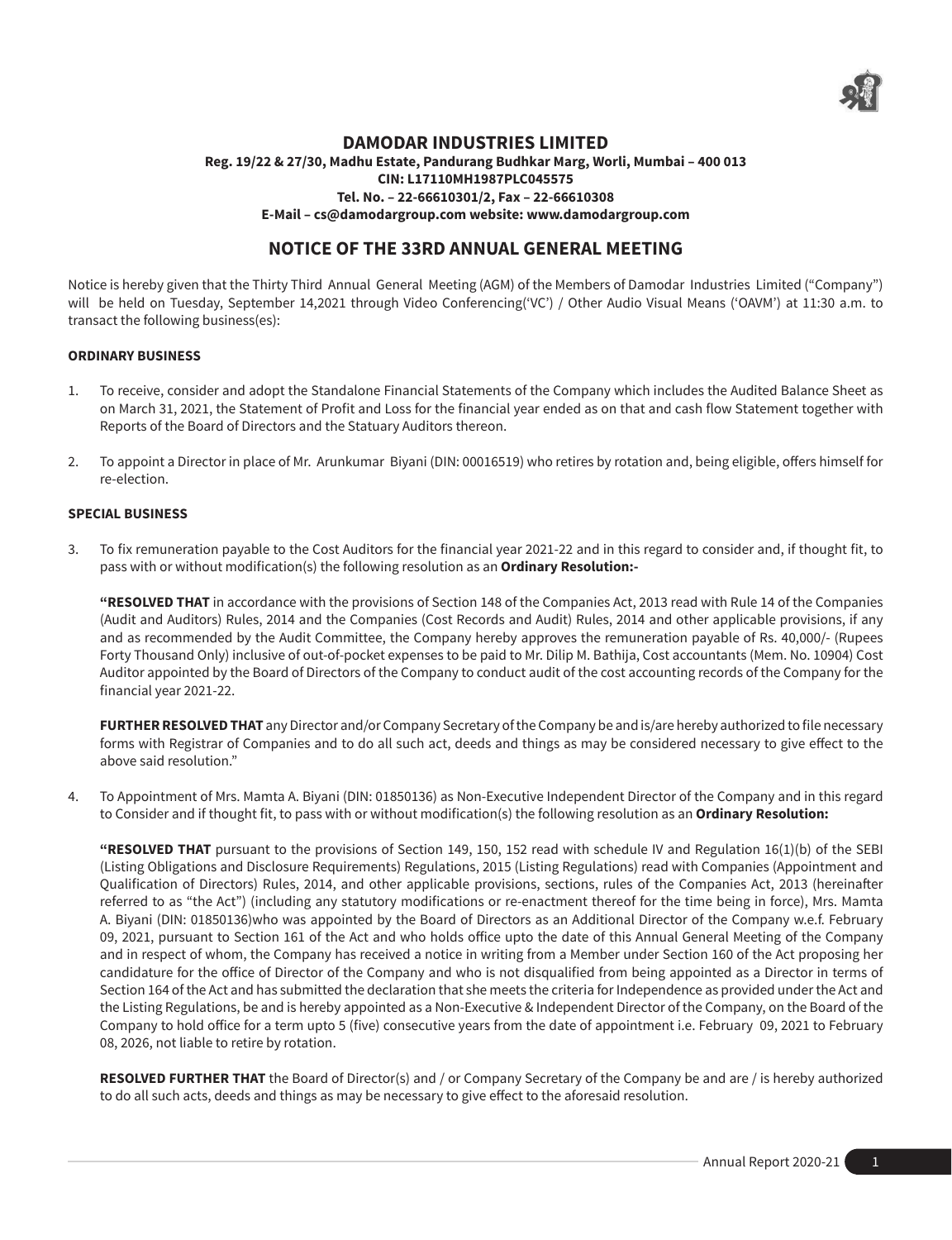

5. To approve the appointment of Mr. Aditya Biyani to a place of profit being the office of Finance and Marketing Head of the Company and in this regard to consider and if thought fit, to pass with or without modification(s), the following resolution as a **Special Resolution:** 

**"RESOLVED THAT** pursuant to the provisions of Section 188(1)(f) of the Companies Act, 2013, read with Companies (Meetings of Board and its powers) Rules, 2014 and other applicable provisions, if any, of the Companies Act, 2013 (Act), including any statutory modification(s) or re-enactment thereof for the time being in force and as may be enacted from time to time, as per recommendation and approval of the Nomination and Remuneration Committee and Audit Committee in the meeting held on June 28,2021 the consent of the members be and is hereby accorded to the appointment of Mr. Aditya Biyani (son of Mr. Arunkumar Biyani, Chairman of the Company), holding office or place of profit, as Finance and Marketing Head of the Company w.e.f. 1st April, 2021, at a remuneration for an amount not exceeding Rs. 10 Lakhs p.a. and such other perquisites in accordance with the Company rule.

**RESOLVED FURTHER THAT** the consent of the members be and is hereby accorded to the Nomination & Remuneration Committee/ Board of Directors of the Company, to finalise and decide the change in designation/revisions in the remuneration payable to Mr. Aditya Biyani from time to time in accordance with the Company's policy on performance measurement and such other applicable/ relevant policies and to perform and execute all such acts, deeds, matters and things (including delegating such authority), as may be deemed necessary, proper or expedient to give effect to this resolution and for the matters connected herewith or incidental hereto"

6. To approve the appointment of Mr. Aman Biyani to a place of profit being the office of Chief Marketing officer of the Company and in this regard to consider and if thought fit, to pass with or without modification(s), the following resolution as a **Special Resolution:**

**"RESOLVED THAT** pursuant to the provisions of Section 188(1)(f) of the Companies Act, 2013, read with Companies (Meetings of Board and its powers) Rules, 2014 and other applicable provisions, if any, of the Companies Act, 2013 (Act), including any statutory modification(s) or re-enactment thereof for the time being in force and as may be enacted from time to time, the consent of the members be and is hereby accorded to the appointment of Mr. Aman Biyani (son of Mr. Arunkumar Biyani, Chairman of the Company), holding office or place of profit, as Chief Marketing Officer of the Company w.e.f. 1st April, 2021, at a remuneration for an amount not exceeding Rs. 10 Lakhs p.a. and such other perquisites in accordance with the Company rule.

**RESOLVED FURTHER THAT** the consent of the members be and is hereby accorded to the Nomination & Remuneration Committee/ Board of Directors of the Company, to finalise and decide the change in designation/revisions in the remuneration payable to Mr. Aman Biyani from time to time in accordance with the Company's policy on performance measurement and such other applicable/ relevant policies and to perform and execute all such acts, deeds, matters and things (including delegating such authority), as may be deemed necessary, proper or expedient to give effect to this resolution and for the matters connected herewith or incidental hereto."

7. To approval of Related Party Transactions and in this regard to consider and, if thought fit, to pass the following resolution as an **Ordinary Resolution:-**

**"RESOLVED THAT** in suppression to the earlier resolution passed at the 32nd Annual General Meeting held on September 18, 2020 and pursuant to the provisions of Section 188 and all other applicable provisions, if any, of the Companies Act, 2013 ('the Act'), read with Companies (Meeting of the Board and its Powers) Rules, 2014 (including any statutory modification(s), amendment(s),clarification(s), re-enactment(s) or substitution(s) thereof for the time being in force), the SEBI (Listing Obligations and Disclosure Requirements) Regulations, 2015 including any modification(s) thereof or supplements thereto ("SEBI Listing Regulations"), the provisions of the Memorandum and Articles of Association of the Company and the applicable rules, guidelines and circulars issued by the concerned statutory or regulatory authorities, the consent of the Members of the Company be and is hereby accorded to the Board of Directors of the Company (hereinafter referred to as "the Board" which term shall include the Audit Committee or any other Committee constituted or to be constituted to exercise the powers including the powers conferred under this resolution), for entering into the Material Related Party Transaction(s) as entered/to be entered into by the Company with effect from date of passing this resolution at ensuing Annual General Meeting and every year thereafter, up to the maximum amount per annum as appended in table below: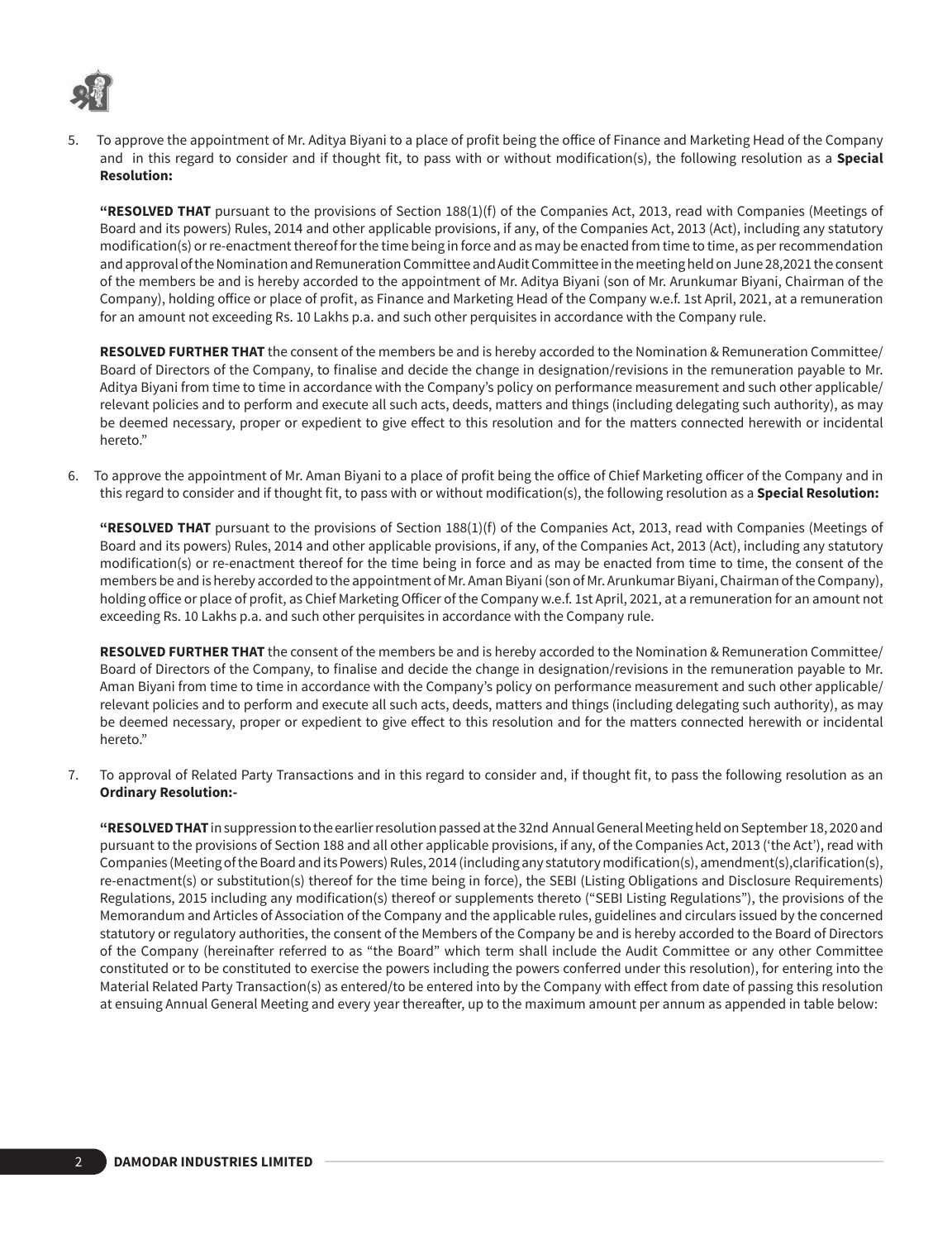

| Sl.<br>No. | <b>Name of Related Parties</b>                                                                                                                                                                                                                                                                                | Nature of<br><b>Transactions</b>     | <b>Estimated Amount</b><br>(Rs. in Crores) |
|------------|---------------------------------------------------------------------------------------------------------------------------------------------------------------------------------------------------------------------------------------------------------------------------------------------------------------|--------------------------------------|--------------------------------------------|
| 1.         | Suam Overseas Pyt. Ltd.                                                                                                                                                                                                                                                                                       | Sale/Purchase/Job<br>Work            | 100.00                                     |
| 2.         | Shri Damodar Yarn Manufacturing Pvt. Ltd.                                                                                                                                                                                                                                                                     | Sale/Purchase/Job<br>Work            | 50.00                                      |
| 3.         | Damosuam Carriers Private Limited                                                                                                                                                                                                                                                                             | <b>Transport Services</b>            | 3.00                                       |
| 4.         | Arunkumar Biyani, Ajay Biyani and Anil D. Biyani                                                                                                                                                                                                                                                              | Interest on Loan                     | 5.00                                       |
| 5.         | Aditya Biyani, Payal Biyani, Abhishek Biyani, Radhika Biyani, Aman Biyani,<br>Bhawna Biyani, Manju Biyani, Sanju Biyani, Kanta Biyani, Akshay Biyani, Reiya<br>Biyani, Risha Biyani, Savitridevi Damodarlal Biyani, Arunkumar Biyani-HUF,<br>Ajay Biyani-HUF, Damodarlal Biyani-HUF, Kiara Biyani, Jia Biyani | Interest on Fixed<br>Deposits        | 5.00                                       |
| 6.         | Shri Damodar Foundation                                                                                                                                                                                                                                                                                       | Leasing/sublease/<br>rent for office | 2.00                                       |
| 7.         | <b>RRKJ Warehouses LLP</b>                                                                                                                                                                                                                                                                                    | <b>Rent of Warehouses</b>            | 2.00                                       |
| 8.         | Adhy Yarns LLP                                                                                                                                                                                                                                                                                                | Sale/Purchase/Job<br>Work            | 2.00                                       |
| 9.         | Damodar Overseas Private Limited                                                                                                                                                                                                                                                                              | Sale/Purchase/Job<br>Work            | 10.00                                      |

AND to do all such acts, deeds, matters and things, etc. as may be necessary or desirable including any negotiation/ re-negotiation/ modification/ amendments to or termination thereof, of the subsisting arrangements/ transactions or any future arrangements/ transactions and to make or receive/ pay monies in terms of such arrangements/ transactions.

**RESOLVED FURTHER THAT** the consent of the Company be and is hereby accorded to the Board of Directors of the Company and/ or a Committee thereof, to severally do or cause to be done all such acts, matters, deeds and things and to settle any queries, difficulties, doubts that may arise with regard to any transaction with the related parties and severally execute such agreements, documents and writings and to make such filings, as may be necessary or desirable for the purpose of giving full effect to this resolution, in the best interest of the Company."

Pandurang Budhkar Marg, Worli, Mumbai – 400 013

**Registered Office:** By Order of the Board of Directors 19/22 & 27/30, Madhu Estate, For **Damodar Industries Limited**

> Sd/- **Subodh Kumar Soni Company Secretary**

Place : Mumbai Date : August 06,2021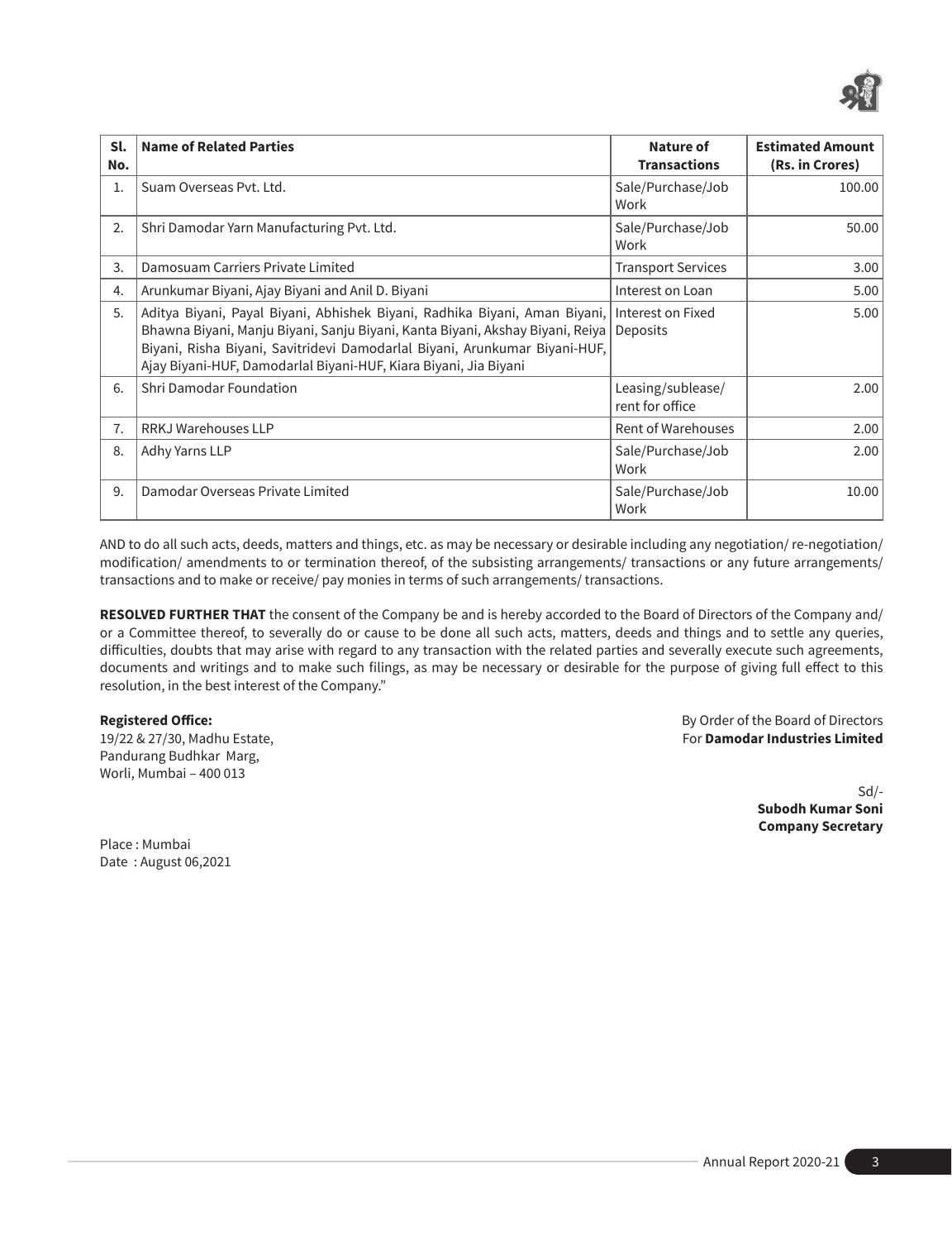

## **NOTES:**

- 1. An Explanatory Statement pursuant to Section 102 of the Companies Act, 2013, relating to the Special Business(es) at Sr. 3 to 7 to be transacted at the Annual General Meeting is annexed hereto. The relevant details as required under regulation 36(3) of the SEBI (Listing Obligation and Disclosure Requirements) Regulations, 2015 and clause 1.2.5 of SS-2 (Secretarial Standards – 2) on General meetings by the Institute of Company Secretaries of India, in respect of the person seeking appointment / re-appointment as Directors under item no. 4,5 and 6 of the Notice, is also annexed.
- 2. The relevant details, pursuant to Regulations 26(4) and 36(3) of the SEBI (Listing Obligations and Disclosure Requirements) Regulations, 2015 ("SEBI Listing Regulations") and Secretarial Standard on General Meetings issued by the Institute of The relevant details, pursuant to Regulations 26(4) and 36(3) of the SEBI (Listing Obligations and Disclosure Requirements) Regulations, 2015 ("SEBI Listing Regulations") and Secretarial Standard on General Meetings issued by the Institute of Company Secretaries of India, in respect of Director seeking re-appointment at this AGM are also annexed to this Notice. Company Secretaries of India, in respect of Director seeking re-appointment at this AGM are also annexed to this Notice
- 3. In view of the continuing COVID-19 pandemic, the Ministry of Corporate Affairs ("MCA") has vide its circular nos. 14/2020 and17/2020 dated April 8, 2020 and April 13, 2020 respectively, in relation to "Clarification on passing of ordinary and special resolutions by companies under the Companies Act, 2013 and the rules made thereunder on account of the threat posed by Covid-19", circular no. 20/2020 dated May 5, 2020 in relation to "Clarification on holding of annual general meeting (AGM)through video conferencing (VC) or other audio visual means (OAVM)" and Circular no. 02/2021 dated January 13, 2021 in relation to "Clarification on holding of annual general meeting (AGM) through video conferencing (VC) or other audio visual means (OAVM)" (collectively referred to as "MCA Circulars") and Securities and Exchange Board of India ("SEBI") vide its circular no. SEBI/HO/CFD/CMD1/CIR/P/2020/79 dated May 12, 2020 in relation to "Additional relaxation in relation to compliance with certain provisions of SEBI (Listing Obligations and Disclosure Requirements) Regulations 2015 – Covid-19 pandemic" and circular no. SEBI/HO/CFD/CMD2/ CIR/P/2021/11 dated January 15, 2021 in relation to "Relaxation from compliance with certain provisions of the SEBI (Listing Obligations and Disclosure Requirements) Regulations, 2015 due to the COVID -19 pandemic" (collectively referred to as "SEBI Circulars") permitted the holding of the Annual General Meeting ("AGM") through VC / OAVM, without the physical presence of the Members at a common venue. In compliance with the MCA Circulars and SEBI Circulars, the AGM of the members of the Company is being held through VC/OAVM. The registered office of the Company shall be deemed to be the venue for the AGM.
- 4. Pursuant to the provisions of the Companies Act, 2013, a Member entitled to attend and vote at the Annual General Meeting is entitled to appoint a proxy to attend and vote on his/her behalf and the proxy need not be a Member of the Company. Since this AGM is being held pursuant to the MCA Circulars through VC/OAVM, physical attendance of Members has been dispensed with. Accordingly, the facility for appointment of proxies by the Members will not be available for the Annual General Meeting and hence the Proxy Form and Attendance Slip are not annexed to the Notice.
- 5. Institutional/Corporate Shareholders (i.e. other than individuals / HUF, NRI, etc.) are required to send a scanned copy (PDF/JPEG Format) of its Board Resolution or governing body Resolution/Authorisation etc., authorising its representative to attend the Annual General Meeting through VC/OAVM on its behalf and to vote through remote e-voting. The said Resolution/Authorization shall be sent to the Scrutinizer by email through their registered email address to cs@damodargroup.com and to its RTA at instameet@ linkintime.co.in
- 6. Dispatch of Annual Report through Electronic Mode:

The Ministry of Corporate Affairs ("MCA") and the Securities and Exchange Board of India have permitted listed companies to send the Notice of the Annual General Meeting ("AGM") and the Annual Report to the shareholders by email only in view of prevailing COVID-19 pandemic situation and difficulties involved in despatch of physical copies. Pursuant to the General Circular Nos. 17/2020, 20/2020 and 02/2021 dated 13-April-2020, 5-May-2020 and 13-January-2021 respectively issued by the MCA. Notice of the AGM along with the Annual Report 2020-21 is being sent only through electronic mode to those Members whose email addresses are registered with the Company/ Depositories. Members may note that the Notice and Annual Report 2020-21 will also be available on the Company's website www.damodargroup.com, websites of the Stock Exchanges, i.e., BSE Limited and National Stock Exchange of India Limited at www.bseindia.com and www.nseindia.com respectively.

7. Shareholders are hereby informed that pursuant to Section 125 and Section 124 (5) of the Companies Act, 2013, the Company will be obliged to transfer any money lying in the Unpaid Dividend Account, which remains unpaid or unclaimed for a period of seven years from the date of such transfer to the Unpaid Dividend Account, to the credit of Investor Education and Protection Fund (the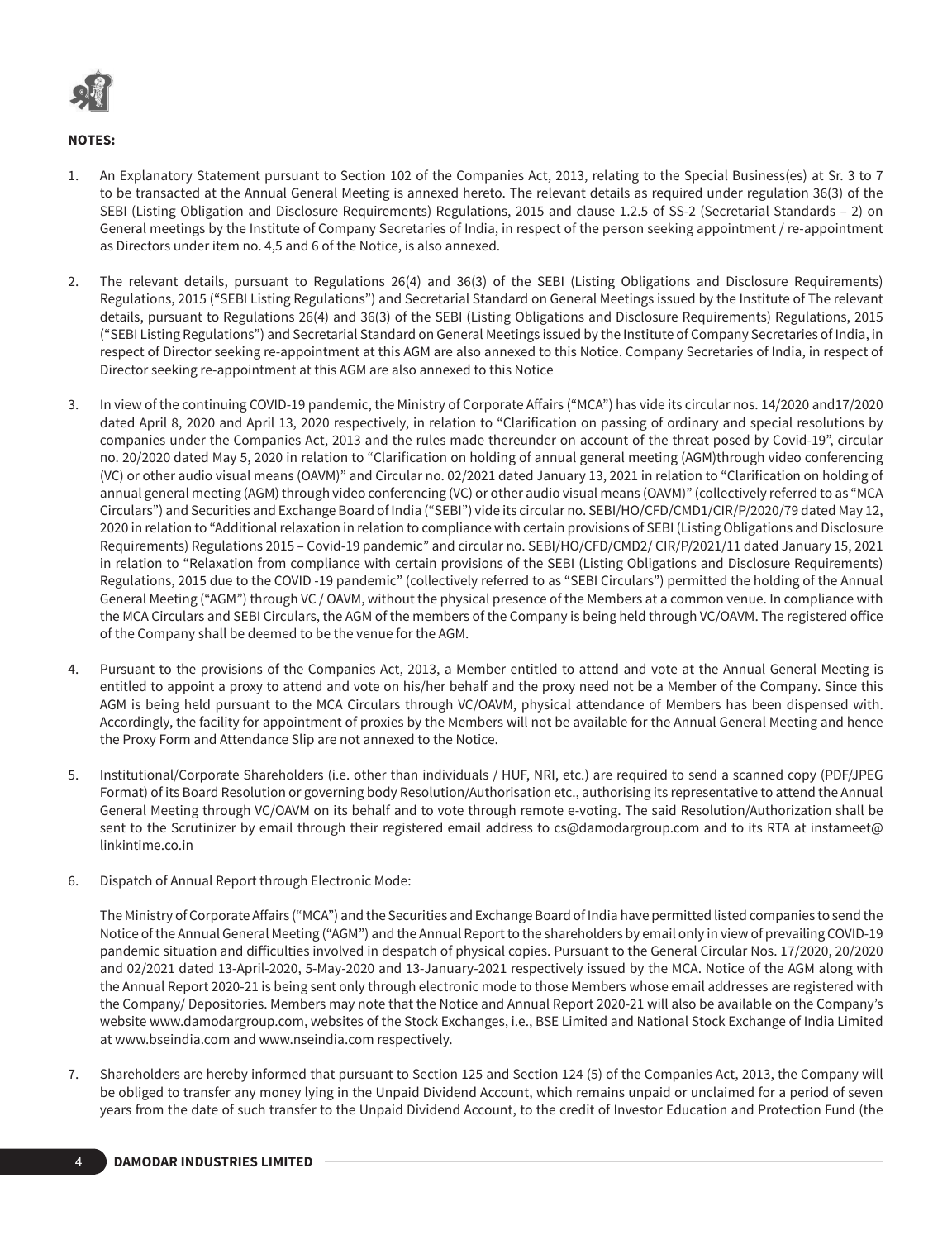

"Fund") established by the Central Government. It may be noted that, no claim shall lie against the Company in respect of individual amounts of dividends remaining unclaimed and unpaid for a period of seven years from the date it became first due and duly transferred to IEPF Fund for payment and the concern shareholder could approach IEPF Authority to release of any such unclaimed dividend.

8. Notice is being issued pursuant to the provisions of the Investor Education and protection fund Authority (Accounting, Audit,Transfer and refund) rules, 2016 ("the IEPF Rules") and any statutory amendments, modification etc. made and the notifications, circulars issued thereunder for the time being in force As per the said Rules, amongst other matters, contain provisions for transfer of all shares in respect of which no dividend has been claimed by the shareholders for a consecutive period of seven years or more to the DEMAT account of Investor Education and Protection Fund ("IEPF") Authority. Adhering to various requirements set out in the IEPF Rules, the company has communicated individually to the shareholders whose shares are liable to be transferred to IEPF, Also, complete details of such shareholders has been uploaded on the Company's website at www.damodargroup.com.

Shareholders must note that both the unclaimed dividend and shares transferred to IEPF Authority including all benefits on such shares, if any can be claimed back by them from IEPF authority after following the due procedure prescribed under these rules.

- 9. Pursuant to the provisions of Section 124 of the Companies Act, 2013, as amended, dividend for the Financial Year 2013-2014, which remain unpaid or unclaimed for a period of 7 years and the dividends to be declared for the subsequent years, if any, will be transferred to the IEPF Fund. Shareholders who have so far not encashed/claimed the dividend warrant(s) for the financial year 2013-2014 are requested to make their claim to the Secretarial Department at the Corporate Office of the Company or the office of the R&TA on or before 12.09.2021, failing which the unpaid/ unclaimed amount will be transferred to the Fund as above, no claim shall lie against the Company or the Fund in respect of such amount by the Member.
- 10. The Ministry of Corporate Affairs (MCA), Government of India, through its Circular No. 17/2012 dated 23rd July, 2012 has directed companies to upload on the company's website information regarding unpaid and unclaimed dividend. Pursuant to the said IEPF Rules, the Company has uploaded the details of unpaid and unclaimed dividend on its website at www.damodargroup.com. Further, the Members who are holding shares in identical order of names in more than one folio are requested to send to the Company the details of such folios together with the Share Certificates for consolidating their holdings in one folio. The Share Certificates will be returned to the Members after making requisite changes thereon.
- 11. The Register of Members and the Share Transfer Books of the Company will be closed from **Saturday, September 11, 2021 to Tuesday, September 14, 2021** (both days inclusive) for the purpose of the Thirty-three Annual General Meeting of the Company.
- 12. Since the Thirty-third AGM will be held through VC/OAVM, the route map is not annexed.
- 13. Members are requested to:
	- a. Register their email ID and Bank Account details:

In case the shareholder's email ID is already registered with the Company/its Registrar & Share Transfer Agent "RTA"/ Depositories, log in details for e-voting are being sent on the registered email address.

In case the shareholder has not registered his/her/their email address with the Company/its RTA/Depositories and or not updated the Bank Account mandate for receipt of dividend, the following instructions to be followed:

- i. Kindly log in to the website of our RTA, Link Intime India Private Ltd., www.linkintime.co.in under Investor Services > Email/Bank detail Registration - fill in the details and upload the required documents and submit.
- ii. In the case of Shares held in Demat mode:

The shareholder may please contact the Depository Participant ("DP") and register the email address and bank account details in the demat account as per the process followed and advised by the DP.

b. Intimate the Registrar and Share Transfer Agents, M/s. Link Intime India Pvt. Ltd., for consolidation into a single folio Members, if they have shares in physical form in multiple folios in identical names or joint holding in the same order of names.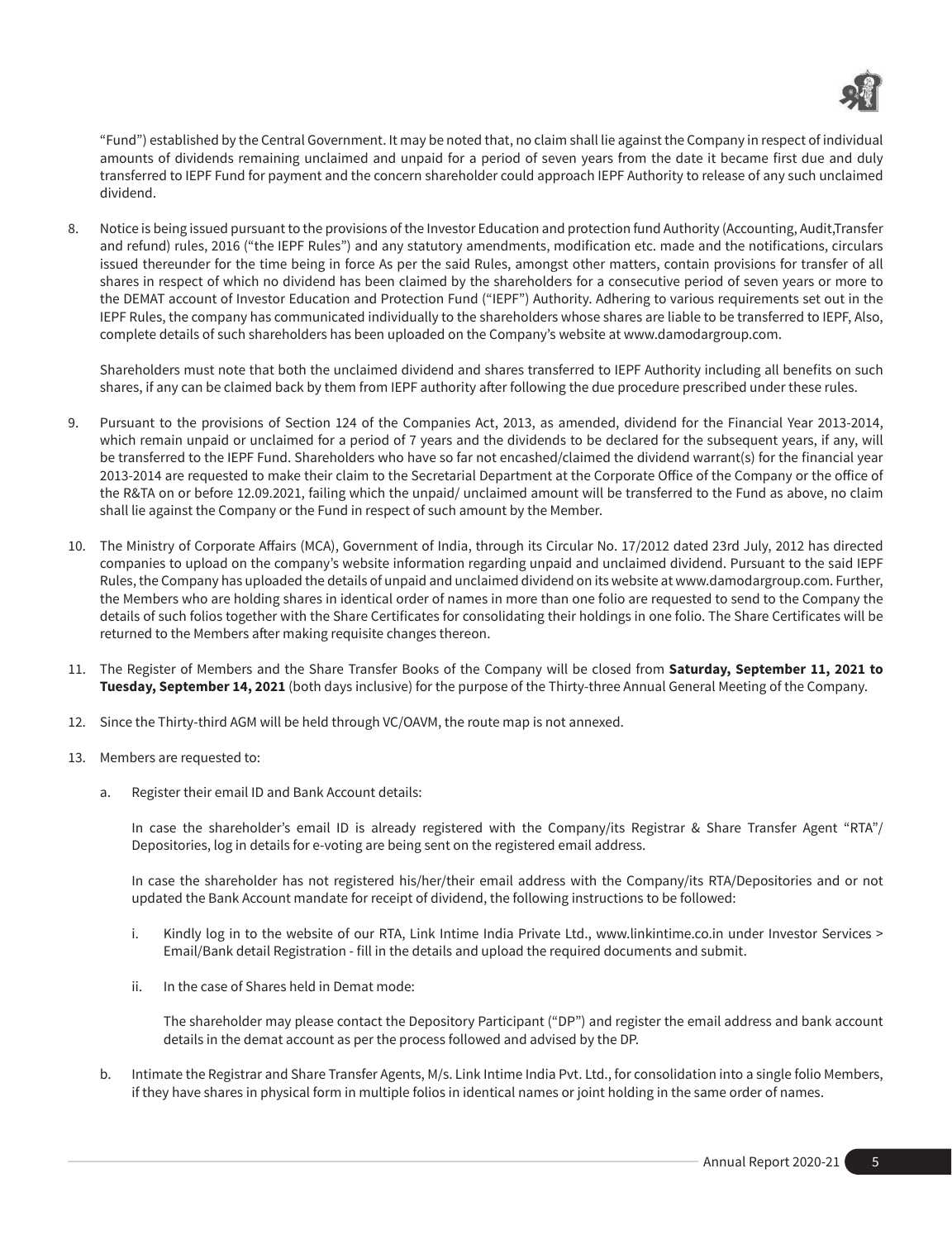

- Convert their holdings in dematerialised form to eliminate risks associated with physical shares and better management of the securities. Members can write to the company's registrar and share transfer agent in this regard.
- d. Members may avail themselves of the facility of nomination in terms of Section 72 of the Companies Act, 2013 by nominating in the prescribed form a person to whom their shares in the Company shall vest in the event of their death. Members holding shares in physical form may obtain the Nomination forms from the Company's Registrar and Share Transfer Agents and Members holding shares in electronic form may obtain the Nomination forms from their respective Depository Participant(s).
- 14. In case of joint holders attending the meeting, the member whose name appears as the first holder in the order of names as per the Register of Members of the Company will be entitled to vote.
- 15. The Securities and Exchange Board of India (SEBI) has mandated the submission of Permanent Account Number (PAN) by every participant in securities market. Members holding shares in electronic form are, therefore, requested to submit the PAN to their Depository Participants with whom they are maintaining their demat accounts(s). Members holding shares in physical form can submit their PAN details to M/s. Link Intime India Pvt. Ltd, C 101, 247 Park, L B S Marg, Vikhroli West, Mumbai 400 083.
- 16. All documents referred to in the accompanying Notice and the Explanatory Statement can be obtained for inspection by sending E-mail to Company on cs@damodargroup.com.
- 17. Members desiring any information relating to the Accounts are requested to address their queries to the Registered Office of the Company at least seven days before the date of the AGM, to enable the management to keep the information ready.
- 18. To prevent fraudulent transactions, members are advised to exercise due diligence and notify the Company of any change in address or demise of any member as soon as possible. Members are also advised not to leave their demat account(s) dormant long. Periodic statement of holdings should be obtained from the concerned Depository Participant and holdings should be verified.
- 19. SEBI Notification No. SEBI/LAD-NRO/GN/2018/24 dated June 8, 2018 and further amendment vide Notification No. SEBI/LAD-NRO/ GN/2018/49 dated November 30, 2018, requests for effecting transfer of securities (except in case of transmission or transposition of securities) shall not be processed from April 1, 2019 unless the securities are held in the dematerialized form with the depositories. Therefore, Shareholders are requested to take action to dematerialize the Equity Shares of the Company, promptly.
- 20. MCA, Government of India, through its Circulars Nos. 17/2011 dated 21st April, 2011 and 18/2011 dated 29th April, 2011, respectively, has allowed companies to send documents viz. Notices of meetings, Annual Reports and other shareholder communication to their shareholders electronically as part of its Green Initiatives in corporate governance.
- 21. A recent amendment to the SEBI Listing Regulations also permits sending the aforesaid documents through electronic mode to Members who have registered their email address with the Company for this purpose.
- 22. Consolidation of Shares under one folio:

The Company would urge shareholders holding shares of the Company under different folios to consolidate the shares under one folio. This would substantially reduce paperwork and transaction costs and benefit the shareholders and the Company. Shareholder scan do so by writing to the Registrar with details on folio numbers, order of names, shares held under each folio, and the folio under which all shareholding should be consolidated. Share certificates need not be sent.

### 23. **Voting through electronic means (Remote E-voting):**

- a. As you are aware, in view of the situation arising due to COVID-19 global pandemic, the general meetings of the companies shall be conducted as per the guidelines issued by the Ministry of Corporate Affairs (MCA) vide Circular No. 14/2020 dated April 8, 2020, Circular No.17/2020 dated April 13, 2020 and Circular No. 20/2020 dated May 05, 2020. The forthcoming AGM will thus be held through through video conferencing (VC) or other audio visual means (OAVM). Hence, Members can attend and participate in the ensuing AGMthrough VC/OAVM.
- b. In compliance with provisions of Section 108 of the Companies Act, 2013, Rule 20 of the Companies (Management and Administration) Rules, 2014 as amended by the Companies (Management and Administration) Amendment Rules, 2015 and Regulation 44 of the SEBI (Listing Obligations & Disclosure Requirements) Regulations 2015 (as amended), and MCA Circulars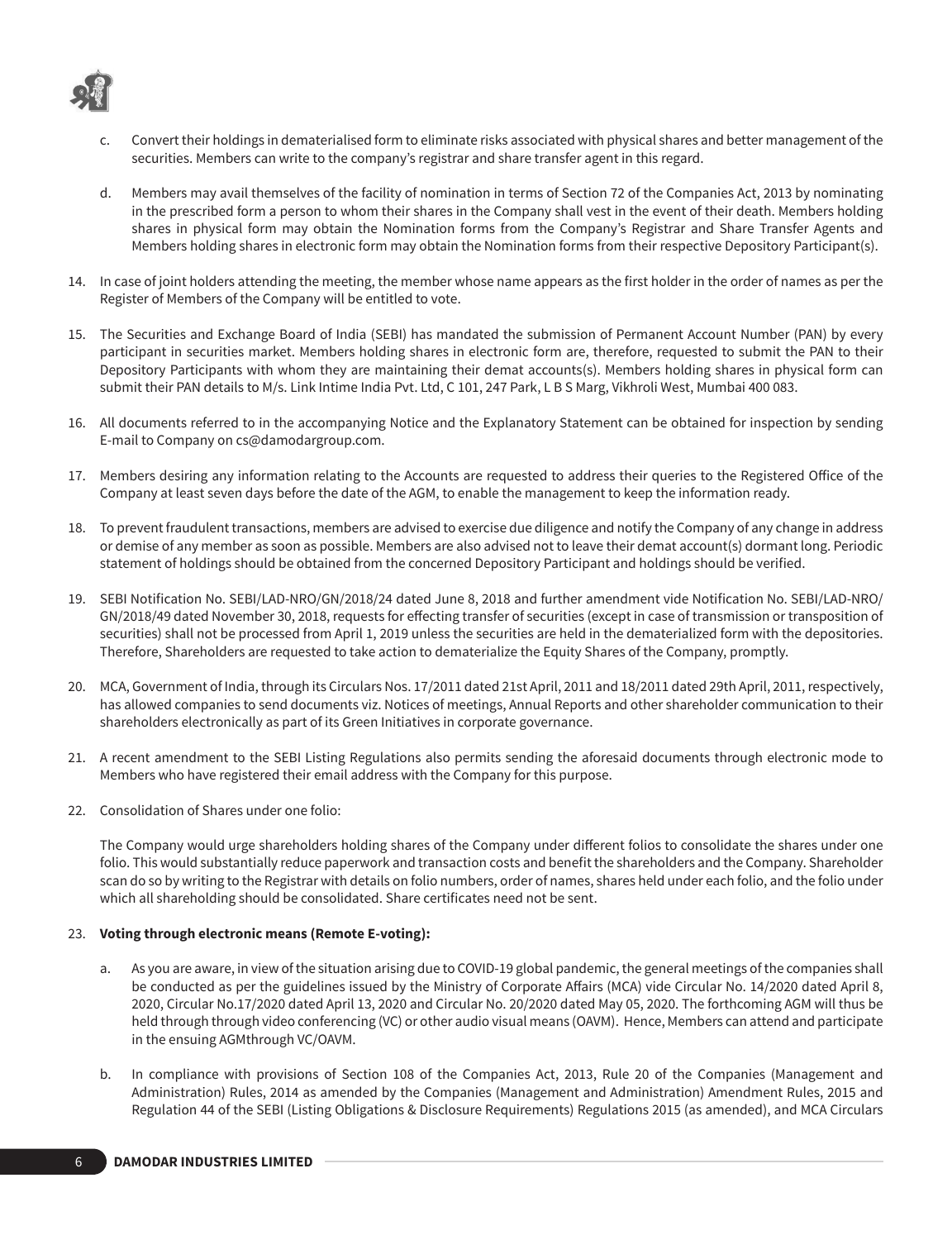

dated April 08, 2020, April 13, 2020 and May 05, 2020 and Secretarial Standard on General Meetings (SS2) issued by the institute of Company Secretaries of India, the Company is pleased to provide to its Members the facility to exercise their right to vote on resolutions proposed to be considered at the 33rd Annual General Meeting (AGM) by electronic means and the business may be transacted through e-Voting Services. The facility of casting the votes by the Members using an electronic voting system from a place other than venue of the AGM ("remote e-voting") will be provided by Central Depository Services (India) Limited ("CDSL") and For this purpose, the Company has entered into an agreement with Central Depository Services (India) Limited (CDSL) for facilitating voting through electronic means, as the authorized e-Voting's agency.

- c. The Members can join theAGM in the VC/OAVM mode 15 minutes before and after the scheduled time of the commencement of the Meeting by following the procedure mentioned in the Notice. The facility of participation at the AGM through VC/OAVM will be made available to atleast 1000 members on first come first served basis. This will not include large Shareholders (Shareholders holding 2% or more shareholding), Promoters, Institutional Investors, Directors, Key Managerial Personnel, the Chairpersons of the Audit Committee, Nomination and Remuneration Committee and Stakeholders Relationship Committee, Auditors etc. who are allowed to attend the AGM without restriction on account of first come first served basis.
- d. Members attending the meeting through VC/OAVM shall be counted for the purposes of reckoning the quorum under Section 103 of the Companies Act, 2013.
- e. Pursuant to MCA Circular No. 14/2020 dated April 08, 2020,the facility to appoint proxy to attend and cast vote for the members is not available for this AGM. However, in pursuance of Section 112 and Section 113 of the Companies Act, 2013, representatives of the members such as the President of India or the Governor of a State or body corporate can attend the AGM through VC/ OAVM and cast their votes through e-voting.
- f. The Notice of the 33rd Annual General Meeting of the Company along with the Annual Report for the financial year 2020-21 is being sent only by electronic mode to those Members whose email addresses are registered with the Company/Depositories in accordance with the aforesaid MCA Circulars no. 17/2020 dated April 13, 2020and circular issued by SEBI dated May 12, 2020. Members may note that the Notice of Annual General Meeting and Annual Report for the financial year 2020-21 will also be available on the Company's website www.damodargroup.com and also on website of the Stock Exchanges i.e., BSE Limited at www.bseindia.com and National Stock Exchange of India Exchange of India at www.nseindia.com. The AGM Notice is also disseminated on the website of CDSL (agency for providing the Remote e-Voting facility and e-voting system during the AGM) i.e. www.evotingindia.com.
- The AGM has been convened through VC/OAVM in compliance with applicable provisions of the Companies Act, 2013 read with MCA Circular No. 14/2020 dated April 8, 2020 and MCA Circular No. 17/2020 dated April 13, 2020 and MCA Circular No. 20/2020 dated May 05, 2020.
- h. In continuation of this Ministry's General Circular No. 20/2020, dated 05th May, 2020 and after due examination, it has been decided to allow companies whose AGMs were due to be held in the year 2020, or become due in the year 2021, to conduct their AGMs on or before 31.12.2021, in accordance with the requirements provided in paragraphs 3 and 4 of the General Circular No. 20/2020 as per MCA circular no. 02/2021 dated January,13,2021.
- i. The remote e-voting period commences on **Saturday, September 11, 2021 (9:00 a.m. IST) and ends on Monday, September 13, 2021 (5:00p.m. IST).** During this period shareholders' of the Company, holding shares either in physical form or in dematerialized form, as on the cut-off date (record date) of Tuesday, September 7, 2021 may cast their vote electronically. The remote e-voting module shall be disabled by CDSL e-voting platform for voting thereafter.
- j. Pursuant to SEBI Circular No. **SEBI/HO/CFD/CMD/CIR/P/2020/242 dated 09.12.2020,** under Regulation 44 of Securities and Exchange Board of India (Listing Obligations and Disclosure Requirements) Regulations, 2015, listed entities are required to provide remote e-voting facility to its shareholders, in respect of all shareholders' resolutions. However, it has been observed that the participation by the public non-institutional shareholders/retail shareholders is at a negligible level.

Currently, there are multiple e-voting service providers (ESPs) providing e-voting facility to listed entities in India. This necessitates registration on various ESPs and maintenance of multiple user IDs and passwords by the shareholders.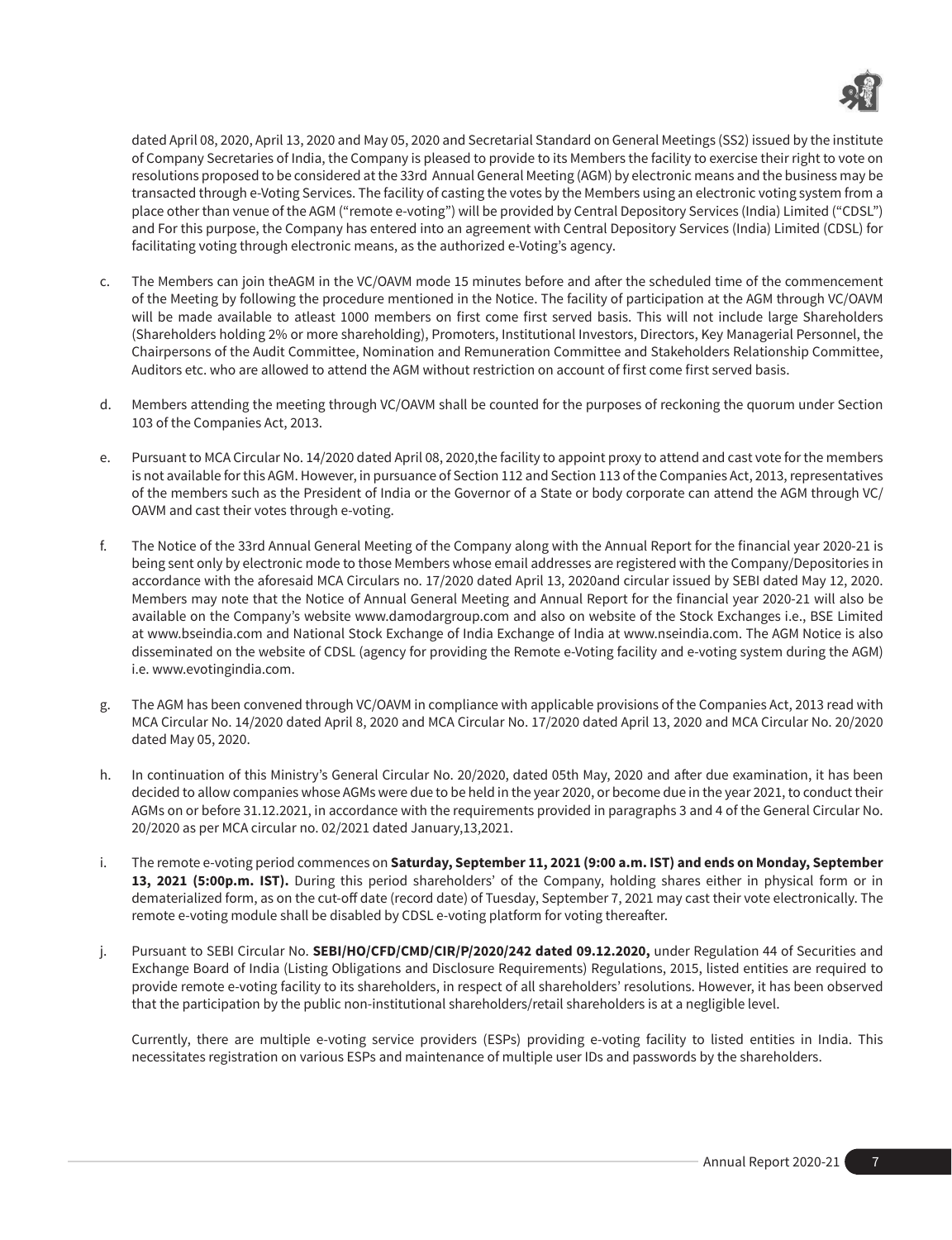

In order to increase the efficiency of the voting process, pursuant to a public consultation, it has been decided to enable e-voting to all the demat account holders, by way of a single login credential, through their demat accounts/ websites of Depositories/ Depository Participants. Demat account holders would be able to cast their vote without having to register again with the ESPs, thereby, not only facilitating seamless authentication but also enhancing ease and convenience of participating in e-voting process.

k. In terms of SEBI circular no. **SEBI/HO/CFD/CMD/CIR/P/2020/242 dated December 9, 2020** on e-Voting facility provided by Listed Companies, Individual shareholders holding securities in demat mode are allowed to vote through their demat account maintained with Depositories and Depository Participants. Shareholders are advised to update their mobile number and email Id in their demat accounts in order to access e-Voting facility.

Pursuant to above said SEBI Circular, Login method for e-Voting and joining virtual meetings **for Individual shareholders holding securities in Demat mode** is given below:

| Type of shareholders                                                            | Login Method                                                                                                                                                                                                                                                                                                                                                                                                                                                                                                                                                                                                                                                                                                                                                                                                                                                                                                                                                                                     |
|---------------------------------------------------------------------------------|--------------------------------------------------------------------------------------------------------------------------------------------------------------------------------------------------------------------------------------------------------------------------------------------------------------------------------------------------------------------------------------------------------------------------------------------------------------------------------------------------------------------------------------------------------------------------------------------------------------------------------------------------------------------------------------------------------------------------------------------------------------------------------------------------------------------------------------------------------------------------------------------------------------------------------------------------------------------------------------------------|
| Individual Shareholders holding<br>securities in Demat mode with<br><b>CDSL</b> | 1) Users of who have opted for CDSL's Easi / Easiest facility, can login through their existing<br>user id and password. Option will be made available to reach e-Voting page without<br>any further authentication. The URLs for users to login to Easi / Easiest are https://web.<br>cdslindia.com/myeasi/home/login or www.cdslindia.com and click on Login icon and<br>select New System Myeasi.                                                                                                                                                                                                                                                                                                                                                                                                                                                                                                                                                                                             |
|                                                                                 | 2) After successful login the Easi / Easiest user will be able to see the e-Voting Menu. On<br>clicking the e-voting menu, the user will be able to see his/her holdings along with<br>links of the respective e-Voting service provider i.e. CDSL/ NSDL/ KARVY/ LINK INTIME<br>as per information provided by Issuer / Company. Additionally, we are providing links<br>to e-Voting Service Providers, so that the user can visit the e-Voting service providers'<br>site directly.                                                                                                                                                                                                                                                                                                                                                                                                                                                                                                             |
|                                                                                 | 3) If the user is not registered for Easi/Easiest, option to register is available at https://<br>web.cdslindia.com/myeasi./Registration/EasiRegistration                                                                                                                                                                                                                                                                                                                                                                                                                                                                                                                                                                                                                                                                                                                                                                                                                                        |
|                                                                                 | 4) Alternatively, the user can directly access e-Voting page by providing Demat Account<br>Number and PAN No. from a link in www.cdslindia.com home page. The system will<br>authenticate the user by sending OTP on registered Mobile & Email as recorded in the<br>Demat Account. After successful authentication, user will be provided links for the<br>respective ESP where the e-Voting is in progress during or before the AGM.                                                                                                                                                                                                                                                                                                                                                                                                                                                                                                                                                           |
| Individual Shareholders holding<br>securities in demat mode with<br><b>NSDL</b> | 1) If you are already registered for NSDL IDeAS facility, please visit the e-Services website<br>of NSDL. Open web browser by typing the following URL: https://eservices.nsdl.com<br>either on a Personal Computer or on a mobile. Once the home page of e-Services<br>is launched, click on the "Beneficial Owner" icon under "Login" which is available<br>under 'IDeAS' section. A new screen will open. You will have to enter your User ID and<br>Password. After successful authentication, you will be able to see e-Voting services.<br>Click on "Access to e-Voting" under e-Voting services and you will be able to see<br>e-Voting page. Click on company name or e-Voting service provider name and you will<br>be re-directed to e-Voting service provider website for casting your vote during the<br>remote e-Voting period or joining virtual meeting & voting during the meeting.<br>2) If the user is not registered for IDeAS e-Services, option to register is available at |
|                                                                                 | https://eservices.nsdl.com. Select "Register Online for IDeAS "Portal or click at https://<br>eservices.nsdl.com/SecureWeb/IdeasDirectReg.jsp                                                                                                                                                                                                                                                                                                                                                                                                                                                                                                                                                                                                                                                                                                                                                                                                                                                    |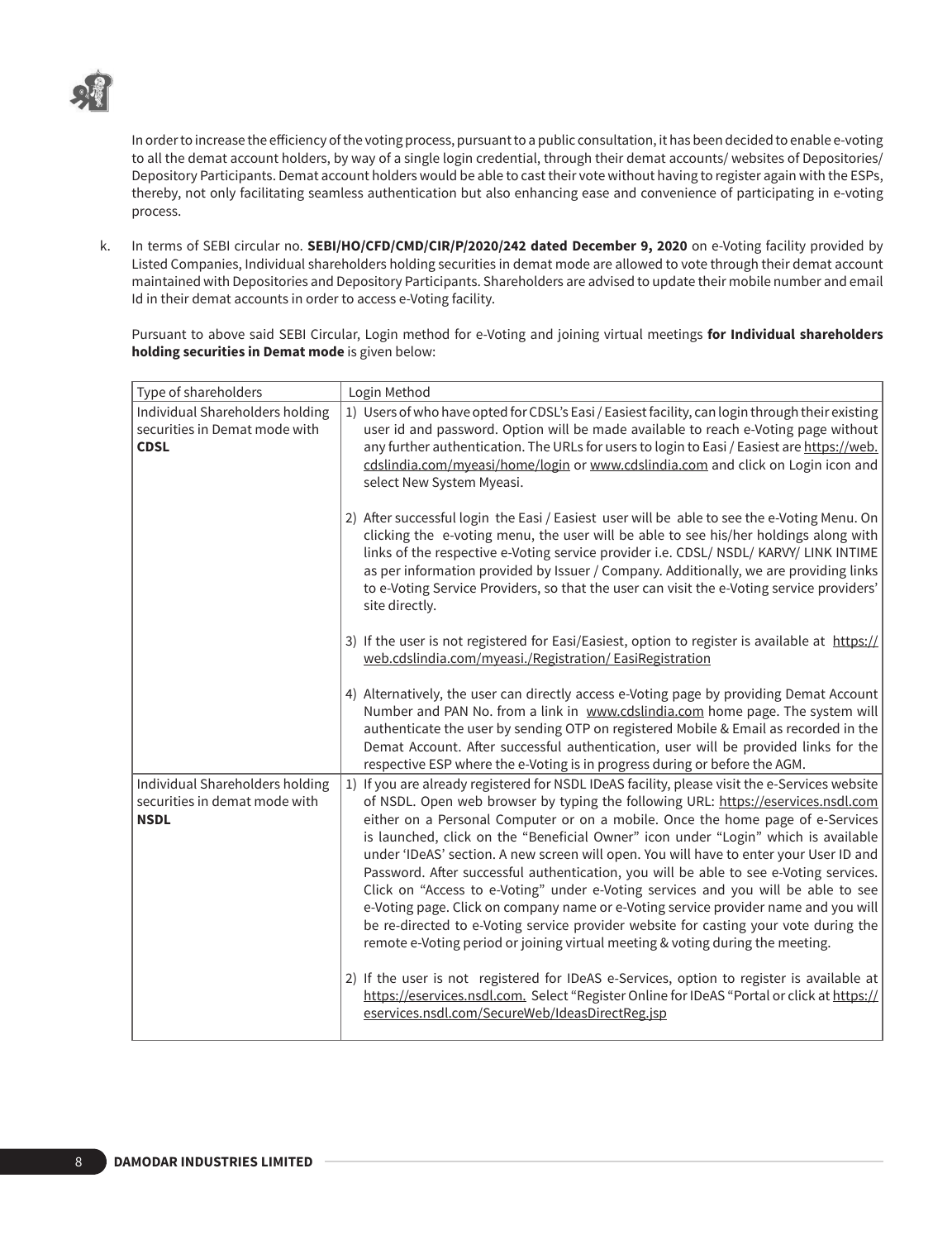

| Type of shareholders                                                                                                   | Login Method                                                                                                                                                                                                                                                                                                                                                                                                                                                                                                                                                                                                                                                                                                                                                                                                                                                                      |
|------------------------------------------------------------------------------------------------------------------------|-----------------------------------------------------------------------------------------------------------------------------------------------------------------------------------------------------------------------------------------------------------------------------------------------------------------------------------------------------------------------------------------------------------------------------------------------------------------------------------------------------------------------------------------------------------------------------------------------------------------------------------------------------------------------------------------------------------------------------------------------------------------------------------------------------------------------------------------------------------------------------------|
|                                                                                                                        | 3) Visit the e-Voting website of NSDL. Open web browser by typing the following URL:<br>https://www.evoting.nsdl.com/either on a Personal Computer or on a mobile. Once the<br>home page of e-Voting system is launched, click on the icon "Login" which is available<br>under 'Shareholder/Member' section. A new screen will open. You will have to enter<br>your User ID (i.e. your sixteen digit demat account number hold with NSDL), Password/<br>OTP and a Verification Code as shown on the screen. After successful authentication,<br>you will be redirected to NSDL Depository site wherein you can see e-Voting page.<br>Click on company name or e-Voting service provider name and you will be redirected<br>to e-Voting service provider website for casting your vote during the remote e-Voting<br>period or joining virtual meeting & voting during the meeting |
| Individual Shareholders (holding<br>securities in demat mode)<br>login through their Depository<br><b>Participants</b> | You can also login using the login credentials of your demat account through your<br>Depository Participant registered with NSDL/CDSL for e-Voting facility. After successful<br>login, you will be able to see e-Voting option. Once you click on e-Voting option, you will<br>be redirected to NSDL/CDSL Depository site after successful authentication, wherein you<br>can see e-Voting feature. Click on company name or e-Voting service provider name and<br>you will be redirected to e-Voting service provider's website for casting your vote during<br>the remote e-Voting period or joining virtual meeting & voting during the meeting.                                                                                                                                                                                                                              |

**Important note:** Members who are unable to retrieve User ID/ Password are advised to use Forget User ID and Forget Password option available at abovementioned website.

### **Helpdesk for Individual Shareholders holding securities in demat mode for any technical issues related to login through Depository i.e. CDSL and NSDL**

| Login type | <b>Helpdesk details</b>                                                                                               |
|------------|-----------------------------------------------------------------------------------------------------------------------|
|            | Individual Shareholders holding Members facing any technical issue in login can contact CDSL helpdesk by sending a    |
|            | securities in Demat mode with   request at helpdesk.evoting@cdslindia.comor contact at 022-23058738 and 22-23058542-  |
| CDSL       | 43.                                                                                                                   |
|            | Individual Shareholders holding Members facing any technical issue in login can contact NSDL helpdesk by sending a    |
|            | securities in Demat mode with request at evoting@nsdl.co.in or call at toll free no.: 1800 1020 990 and 1800 22 44 30 |
| NSDL       |                                                                                                                       |

- l. The Members, whose names appear in the Register of Members/list of Beneficial Owners as on Tuesday, September 7, 2021 being the cut-off date, are entitled to vote on the Resolutions set forth in this Notice.
- m. The Members who have cast their vote by remote e-voting prior to the AGM may also attend the AGM but shall not been titled to cast their vote again.
- n. The facility for e-voting at the AGM will be available and the Members attending the meeting who have not cast their vote by remote e-Voting shall be able to exercise their right at the meeting through e-voting.
- o. The Company has appointed Mr. Vishal Manseta, Practising Company Secretaries as Scrutinizer, to scrutinize the entire e-voting process in a fair and transparent manner.
- p. The Scrutinizer shall, immediately after the conclusion of voting at the annual general meeting, would first unblock the e-voting at the meeting, thereafter unblock the votes cast through remote e-voting and make within a period not exceeding two (2) days from the conclusion of the meeting, a consolidated Scrutinizer's Report of the total votes cast in favour or against, if any and submit forth with to the Chairman of the Company or a person authorized by him in writing who shall countersign the same.
- q. The results declared along with the Scrutinizer's Report shall be placed on the Company's website http://www.damodargroup. com/ and on the website of CDSL immediately after the result is declared. The Company shall simultaneously forward the results to BSE Limited ("BSE") and National Stock Exchange of India Limited ("NSE"), where the shares of the Company are listed.
- r. The Resolution shall be deemed to be passed on the date of AGM i.e. September 14, 2021 subject to receipt of sufficient votes.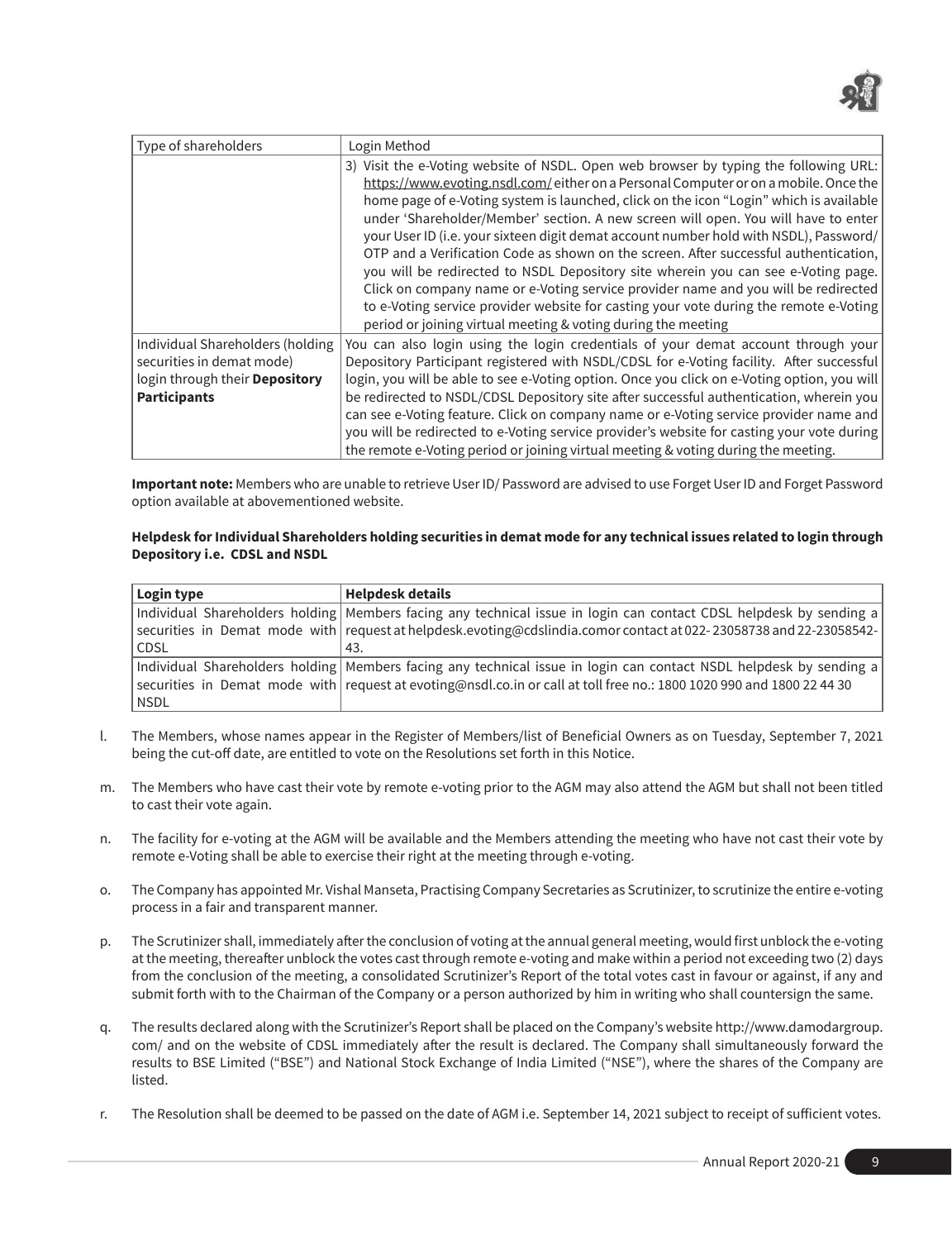

## **The instructions for shareholders voting electronically are as under:**

- I. The remote e-voting period commences on **Saturday, September 11, 2021 (9:00 a.m. IST)** and ends on Monday, September 13, 2021 (5:00p.m. IST). During this period shareholders' of the Company, holding shares either in physical form or in dematerialized form, as on the **Cut-Off Date (Record Date) of Tuesday, September 7, 2021,** may cast their vote electronically. The e-voting module shall be disabled by CDSL for voting thereafter.
- II. Shareholders who have already voted prior to the meeting date would not be entitled to vote at the meeting venue.
- III. The shareholders should log on to the e-voting website www.evotingindia.com.
- IV. Now click on "Shareholders" module.
- V. Now, select the "Damodar Industries Limited" from the drop down menu and click on "Submit".
- VI. Now Enter your User ID.
	- (a) For CDSL: 16 digits beneficiary ID,
	- (b) For NSDL: 8 Character DP ID followed by 8 Digits Client ID,
	- (c) Members holding shares in Physical Form should enter Folio Number registered with the Company.
- VII. Next enter the Image Verification as displayed and Click on Login.
- VIII. If you are holding shares in demat form and had logged on to www.evotingindia.com and voted on an earlier voting of any company, then your existing password is to be used.
- IX. If you are a first time user follow the steps given below:

|             | For Members holding shares in Demat Form and Physical Form                                                                                                                                 |
|-------------|--------------------------------------------------------------------------------------------------------------------------------------------------------------------------------------------|
| l PAN       | Enter your 10 digit alpha-numeric *PAN issued by Income Tax Department (Applicable for both<br>demat shareholders as well as physical shareholders)                                        |
|             | Shareholders who have not updated their PAN with the Company/Depository Participant<br>are requested to use the sequence number sent by Company/RTA or contact Company/RTA.                |
| Birth (DOB) | Dividend Bank Details Or Date of Enter the Dividend Bank Details or Date of Birth (in dd/mm/yyyy format) as recorded in your<br>demat account or in the company records in order to login. |
|             | If both the details are not recorded with the depository or company, please enter the<br>member id / folio number in the Dividend Bank details field as mentioned in instruction (v).      |

- X. After entering these details appropriately, click on "SUBMIT" tab.
- XI. Members holding shares in physical form will then reach directly the Company selection screen. However, members holding shares in demat form will now reach 'Password Creation' menu wherein they are required to mandatory enter their login password in the new password field. Kindly note that this password is to be also used by the demat holders for voting for resolutions of any other company on which they are eligible to vote, provided that company opts for e-voting through CDSL platform. It is strongly recommended not to share your password with any other person and take utmost care to keep your password confidential.
- XII. For Members holding shares in physical form, the details can be used only for e-voting on the resolutions contained in this Notice. XIII. Click on the EVSN for Damodar Industries Limited.
- XIV. On the voting page, you will see "RESOLUTION DESCRIPTION" and against the same the option "YES/NO" for voting. Select the option YES or NO as desired. The option YES implies that you assent to the Resolution and option NO implies that you dissent to the Resolution.
- XV. Click on the "RESOLUTIONS FILE LINK" if you wish to view the entire Resolution details.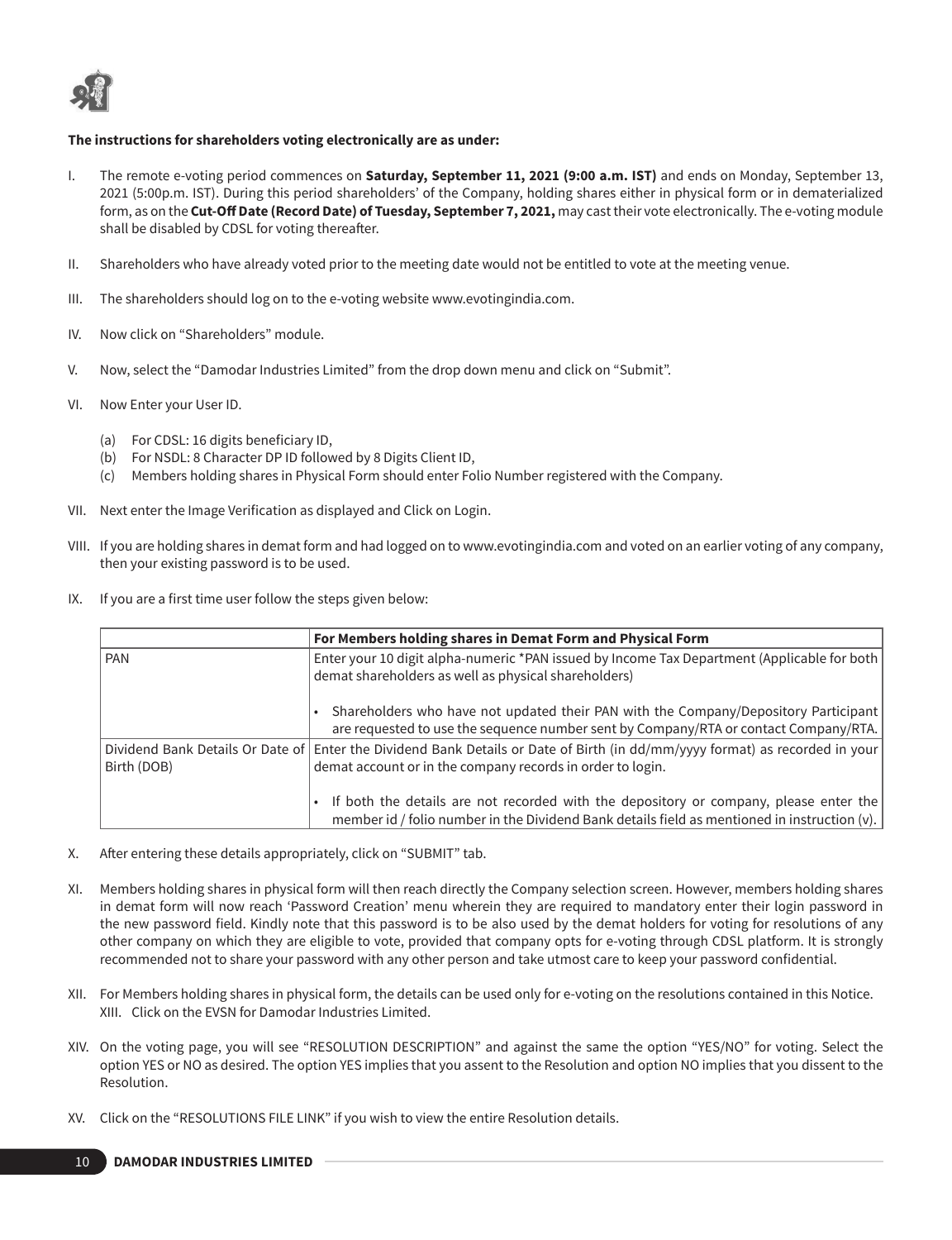

- XVI. After selecting the resolution you have decided to vote on, click on "SUBMIT". A confirmation box will be displayed. If you wish to confirm your vote, click on "OK", else to change your vote, click on "CANCEL" and accordingly modify your vote.
- XVII. Once you "CONFIRM" your vote on the resolution, you will not be allowed to modify your vote.
- XVIII. You can also take out print of the voting done by you by clicking on "Click here to print" option on the Voting page.
- XIX. If a demat account holder has forgotten the login password then Enter the User ID and the image verification code and click on Forgot Password & enter the details as prompted by the system.
- XX. Shareholders can also cast their vote using CDSL's mobile app m-Voting available for android based mobiles.

The m-Voting app can be downloaded from Google Play Store. iPhone and Windows phone users can download the app from the App Store and the Windows Phone Store respectively. Please follow the instructions as prompted by the mobile app while voting on your mobile.

XXI. Non-Individual shareholders and Custodian:

- Non-Individual shareholders (i.e. other than Individuals, HUF, NRI etc.) and Custodian are required to log on to www. evotingindia.com and register themselves as "Corporates" module.
- A scanned copy of the Registration Form bearing the stamp and sign of the entity should be emailed to helpdesk.evoting@ cdslindia.com.
- After receiving the login details a Compliance User should be created using the admin login and password. The Compliance User would be able to link the account(s) for which they wish to vote on.
- The list of accounts linked in the login should be emailed to helpdesk.evoting@cdslindia.com and on approval of the accounts they would be able to cast their vote.
- A scanned copy of the Board Resolution and Power of Attorney (POA) which they have issued in favour of the Custodian, if any, should be uploaded in PDF format in the system for the scrutinizer to verify the same.
- Alternatively Non Individual shareholders are required to send the relevant Board Resolution/ Authority letter etc. together with attested specimen signature of the duly authorized signatory who are authorized to vote, to the Scrutinizer and to the Company at the email address viz; cs@damdoargroup.com, if they have voted from individual tab & not uploaded same in the CDSL e-voting system for the scrutinizer to verify the same.

## **PROCESS FOR THOSE SHAREHOLDERS WHOSE EMAIL ADDRESSES ARE NOT REGISTERED WITH THE DEPOSITORIES FOR OBTAINING LOGIN CREDENTIALS FOR E-VOTING FOR THE RESOLUTIONS PROPOSED IN THIS NOTICE:**

- For Physical shareholders- please provide necessary details like Folio No., Name of shareholder, scanned copy of the share certificate (front and back), PAN (self attested scanned copy of PAN card), AADHAR (self-attested scanned copy of Aadhar Card) by email to Company/RTA email id.
- For Demat shareholders -, please provide Demat account detials (CDSL-16 digit beneficiary ID or NSDL-16 digit DPID + CLID), Name, client master or copy of Consolidated Account statement, PAN (self-attested scanned copy of PAN card), AADHAR (selfattested scanned copy of Aadhar Card) to Company/RTA email id.
- XXII. In case you have any queries or issues regarding e-voting, you may refer the Frequently Asked Questions ("FAQs") and e-voting manual available at www.evotingindia.com under help section or write an e-mail to or contact at 022- 23058738 and 022-23058542/43.
	- (a) The voting right of Members shall be in proportion to their share of the paid-up equity share capital of the Company as on the Cut Off Date of Tuesday, September 7, 2021.
	- (b) Mr. Vishal Manseta (Membership No. ACS 25183), Practicing Company Secretary, Mumbai has been appointed as the Scrutinizer to scrutinize the e-voting process in fair and transparent manner.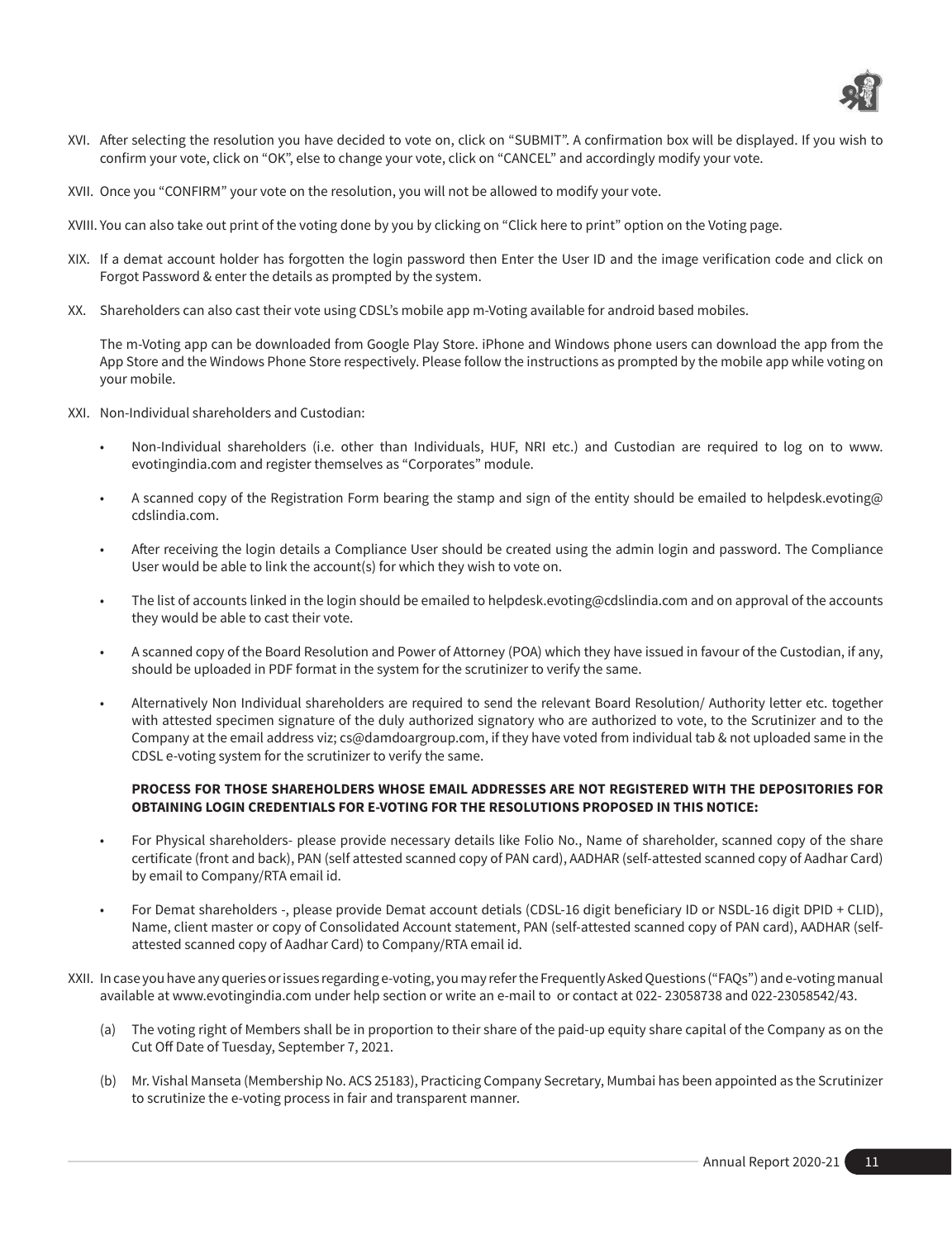

- (c) The Scrutinizer shall within 48 hours of conclusion of the Shareholders meeting, submit his report after consolidation of e-voting and the votes in the shareholders meeting, votes cast in favour or against, if any, to the chairman of the Company.
- (d) The Results shall be declared on or after the AGM of the Company. The Results declared along with the Scrutinizer's Report shall be placed on the Company's website www.damodargroup.com and on the website of CDSL immediately. The Company Shall Simultaneously forword to the BSE Limited and the National Stock Exchange of India Ltd., Where the shares of the company are Listed.
- (e) Members who are not casting their vote electronically may cast their vote at the Annual General Meeting.

### **Instructions for Shareholders/Members to Attend the Annual General Meeting through InstaMeet:**

Instructions for Shareholders/Members to attend the Annual General Meeting through InstaMeet (VC/OAVM) are as under:

Shareholders/Members are entitled to attend the Annual General Meeting through VC/OAVM provided by Link Intime by following the below mentioned process. Facility for joining the Annual General Meeting through VC/OAVM shall open 15 minutes before the time scheduled of the Annual General Meeting and will be available to the Members on first come first serve basis.

Shareholders/Members are requested to participate on first come first serve basis as participation through VC/ OAVM is limited and will be closed on expiry of 15 (fifteen) minutes from the scheduled time of the Annual General Meeting. Shareholders/Members with >2% shareholding, Promoters, Institutional Investors, Directors, KMPs, Chair Persons of Audit Committee, Nomination and Remuneration Committee, Stakeholders Relationship Committee and Auditors etc. may be allowed to the meeting without restrictions of first-comefirst serve basis. Members can log in and join 15 (fifteen) minutes prior to the schedule time of the meeting and window for joining shall be kept open till the expiry of 15 (fifteen) minutes after the schedule time.

Shareholders/ Members will be provided with InstaMeet facility wherein Shareholders/ Member shall register their details and attend theAnnual General Meeting as under:

- 1. Open the internet browser and launch the URL for InstaMeet <<https:/instameet.linkintime.co.in>> and register with your following details:
	- a. DP ID/ Client ID or Benficiary ID or Folio No.: Enter your 16 digit DP ID/ Client ID or Benficiary ID or Folio Number registered with the Company
	- b. PAN: Enter your 10 digit Permanent Account Number (PAN)
	- c. Mobile No.
	- d. Email ID
- 2. Click "Go to Meeting"

### **Note:**

Shareholders/ Members are encouraged to join the Meeting through Tablets/ Laptops connected through broadband for better experience. Shareholders/ Members are required to use Internet with a good speed (preferably 2 MBPS download stream) to avoid any disturbance during the meeting.

Please note that Shareholders/Members connecting from Mobile Devices or Tablets or through Laptops connecting via Mobile Hotspot may experience Audio/Visual loss due to fluctuation in their network. It is therefore recommended to use stable Wi-FI or LAN connection to mitigate any kind of aforesaid glitches.

In case the shareholders/members have any queries or issues regarding e-voting, you can write an email to instameet@ linkintime.co.in or Call us: - Tel : ( 022-49186175 ) InstaMeet Support Desk **Link Intime India Private Limited**

### **Instructions for Shareholders/Members to register themselves as Speakers during Annual General Meeting:**

1. Shareholders/ Members who would like to express their views/ ask questions during the meeting may register themselves as a speaker by sending their request mentioning their name, demat account number/folio number, email id, mobile number at cs@ damodargroup.com from **Saturday, September 11, 2021 (9:00 a.m. IST) and ends on Monday, September 13, 2021 (5:00p.m. IST).**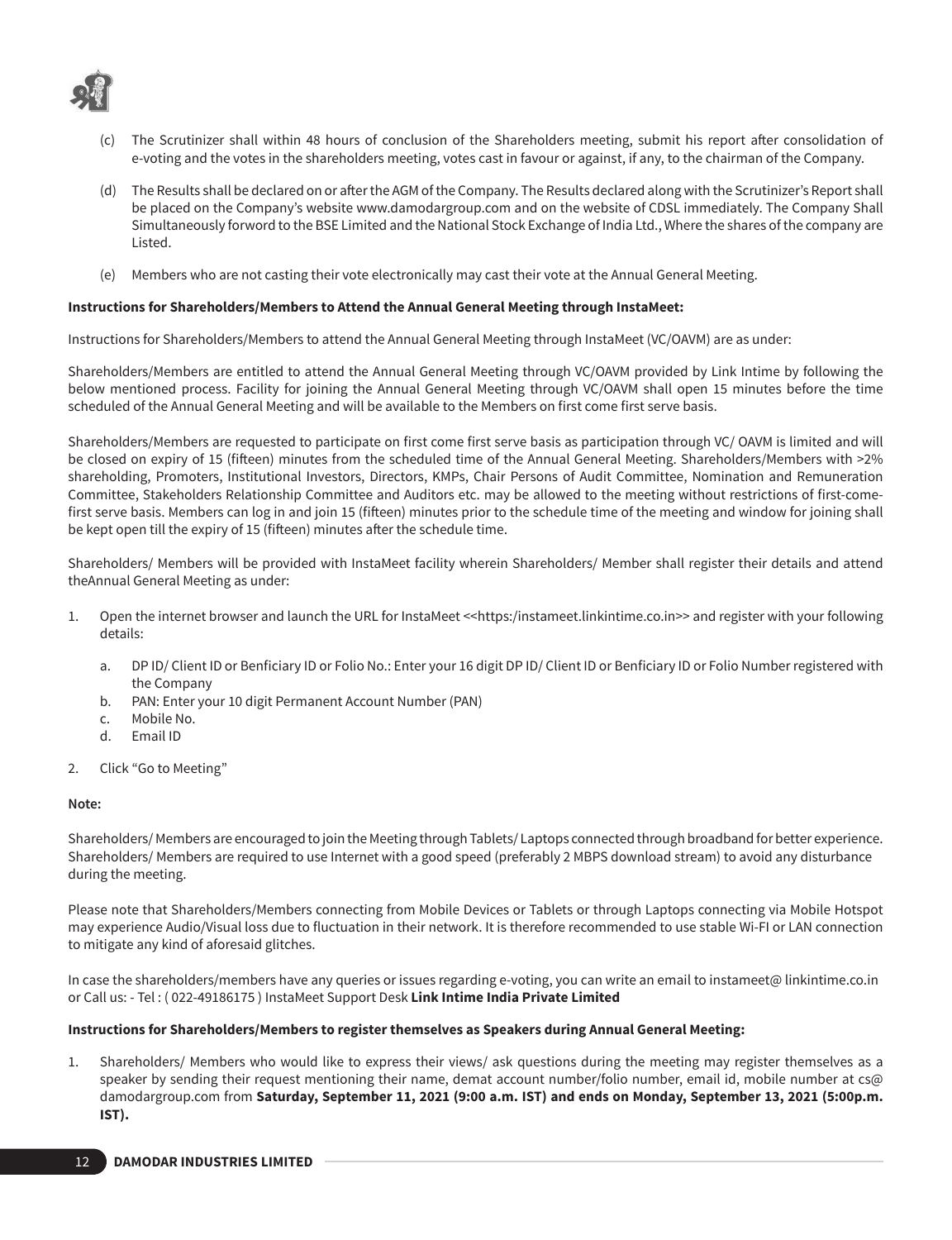

- 2. Shareholders will get confirmation on first cum first basis depending upon the provision made by the client.
- 3. Shareholders will receive "speaking serial number" once they mark attendance for the meeting.
- 4. Other shareholder may ask questions to the panellist, via active chat-board during the meeting.
- 5. Please remember speaking serial number and start your conversation with panellist by switching on video mode and audio of your device.

Shareholders are requested to speak only when moderator of the meeting/ management will announce the name and serial number for speaking.

### **Note:**

Those shareholders/members who have registered themselves as a speaker will only be allowed to express their views/ask questions during the meeting. The Company reserves the right to restrict the number of speakers depending on the availability of time for the Annual General Meeting. Shareholders/ Members should allow to use camera and are required to use Internet with a good speed (preferably 2 MBPS download stream) to avoid any disturbance during the meeting.

### **Instructions for Shareholders/Members to Vote during the Annual General Meeting through InstaMeet:**

Once the electronic voting is activated by the scrutiniser during the meeting, shareholders/ members who have not exercised their vote through the remote e-voting can cast the vote as under:

- 1. On the Shareholders VC page, click on the link for e-Voting "Cast your vote".
- 2. Enter Demat Account No. / Folio No. and OTP (received on the registered mobile number/ registered email Id) received during registration for InstaMeet and click on 'Submit'.
- 3. After successful login, you will see "Resolution Description" and against the same the option "Favour/ Against" for voting.
- 4. Cast your vote by selecting appropriate option i.e. "Favour/ Against" as desired. Enter the number of shares (which represents no. of votes) as on the cut-off date under 'Favour/Against'.
- 5. After selecting the appropriate option i.e. Favour/Against as desired and you have decided to vote, click on "Save". A confirmation box will be displayed. If you wish to confirm your vote, click on "Confirm", else to change your vote, click on "Back" and accordingly modify your vote.
- 6. Once you confirm your vote on the resolution, you will not be allowed to modify or change your vote subsequently.

### **Note:**

Shareholders/ Members, who will be present in the Annual General Meeting through InstaMeet facility and have not casted their vote on the Resolutions through remote e-Voting and are otherwise not barred from doing so, shall be eligible to vote through e-Voting facility during the meeting.

Shareholders/ Members who have voted through Remote e-Voting prior to the Annual General Meeting will be eligible to attend/participate in the Annual General Meeting through InstaMeet. However, they will not be eligible to vote again during the meeting.

In case the shareholders/members have any queries or issues regarding e-voting, you can write an email to instameet@ linkintime.co.in or Call us: - **Tel : ( 022-49186175 ) InstaMeet Support Desk,** Link Intime India Private Limited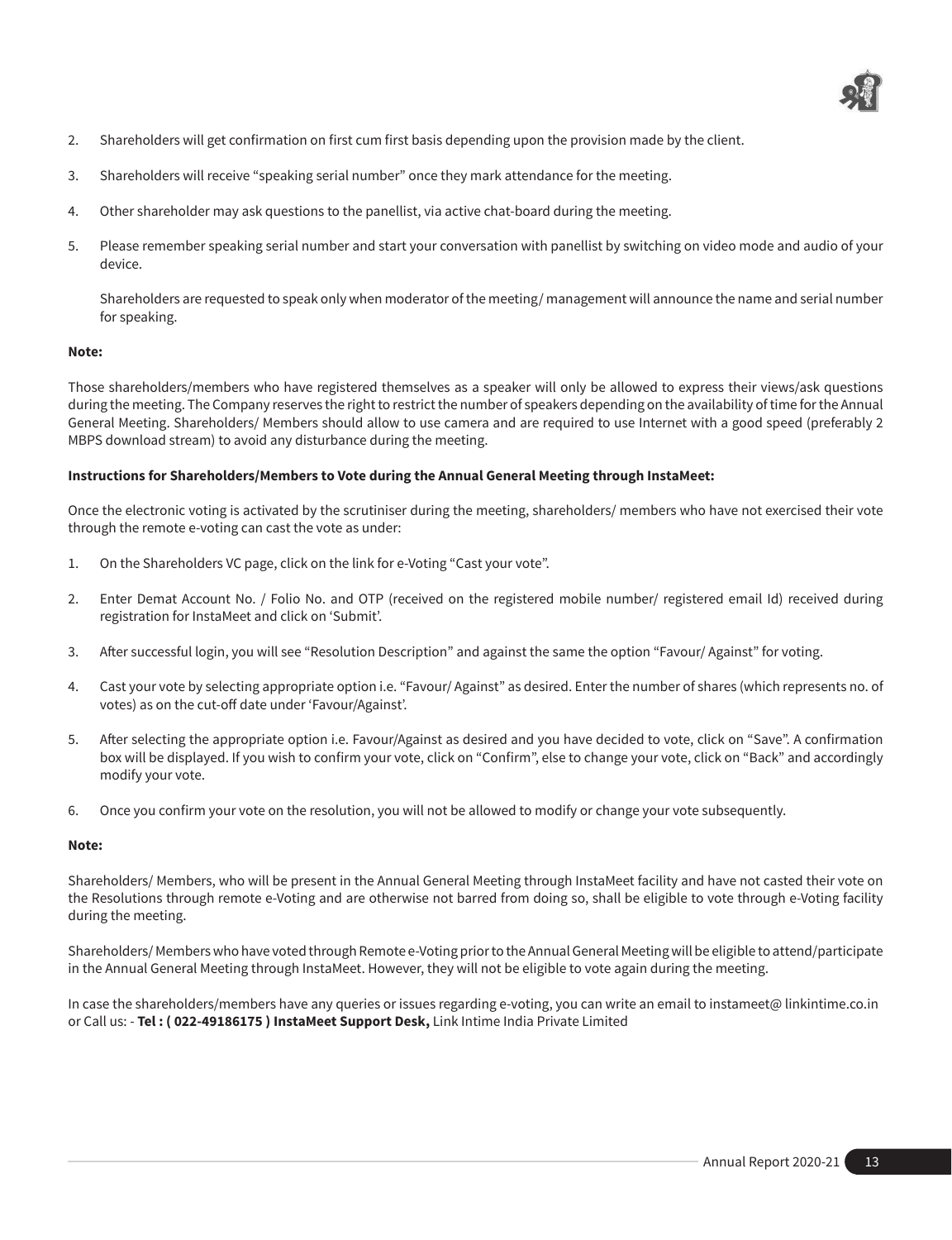# **EXPLANATORY STATEMENT (Pursuant To Section 102 (1) of the Companies Act, 2013)**

#### **Item Nos.3 :**

The Board of Directors of the Company, on the recommendation of the Audit Committee, has approved the appointment of M/s. Dilip M. Bathija, Cost Accountants, to conduct the audit of the cost records of the Company for the financial year ending March 31, 2022 at a remuneration of Rs. 40,000/- (Rupees Forty Thousand only), subject to payment of applicable taxes thereon and re-imbursement of out of pocket expenses.

In terms of the provisions of Section 148(3) of the Companies Act, 2013 read with Rule 14 of the Companies (Audit and Auditors) Rules, 2014, the remuneration payable to the Cost Auditor is required to be ratified by the members of the Company. Accordingly, consent of the members is sought to ratify the remuneration payable to the Cost Auditors.

None of the Directors or Key Managerial Personnel and their relatives, is concerned or interested (financially or otherwise) in the resolution as set out at Item No. 3 of the Notice.

The Board recommends the Ordinary Resolution as set out at Item No. 3 of the Notice for approval of the members.

### **Item Nos. 4:**

Based on the recommendations of the Nomination and Remuneration Committee and under the provisions of Section 161 of the Act, the Board of Directors by circulation by resolution on February 9, 2021 have appointed Mrs. Mamta Ashok Biyani (DIN: 01850136) as Additional Director in the capacity of Independent Non-Executive Director on the Board of the Company who holds her office upto the date of this Annual General Meeting.

The appointment of Mrs. Mamta Ashok Biyani (DIN: 01850136) as an Independent Non-Executive Director shall be effective upon approval by the members in their Meeting under the provisions of Section 149 and 152 of the Companies Act, 2013 ("the Act"). The Company has received a notice in writing from a member under Section 160 of the Act proposing the candidature of Mrs. Mamta Ashok Biyani (DIN: 01850136) for the office of Director of the Company. Mrs. Mamta Ashok Biyani (DIN: 01850136) has given her consent to act as a Director and given a declaration stating that she is not disqualified from being appointed as a Director in terms of Section 164 of the Act and that she meets the criteria of independence as prescribed in both under subsection (6) of Section 149 of the Act and under the Securities and Exchange Board of India (Listing Obligations and Disclosure Requirements) Regulations, 2015 ("Listing Regulations"). In the opinion of the Board, Mrs. Mamta Ashok Biyani (DIN: 01850136) fulfills the conditions for her appointment as an Independent Non-Executive Director as specified in the Act and the Listing Regulations. Mrs. Mamta Ashok Biyani (DIN: 01850136) is independent of the management and possesses appropriate skills, experience and knowledge.

The relevant particulars of Mrs. Mamta Ashok Biyani (DIN: 01850136) as required under the provisions of regulation 36(3) of SEBI (Listing Obligations and Disclosure Requirements) Regulations, 2015 are annexed to this notice. Copy of draft letter of appointment of Mrs. Mamta Ashok Biyani (DIN: 01850136) setting out the terms and conditions of appointment is available for inspection by the members at the registered office of the Company.

None of the Directors / Key Managerial Personnel of the Company / their relatives are, in any way, concerned or interested, financially or otherwise, in the resolution set out at Item No.4 of the Notice.

The Board recommends the Ordinary Resolution set out at Item No. 4 of the Notice for approval by the members.

### **Item Nos.5 :**

The Companies Act, 2013 aims to ensure transparency in the transactions and dealings with related parties of the Company. The provisions of Section 188 (1) (f) of the Companies Act, 2013 that govern the related party's appointment of any office or place of profit in the company, its subsidiary company or associate Company .

The provisions of section 188(1)(f) of the Companies Act, 2013, that govern the related party transactions require a Company to obtain prior approval of the Audit Committee, Board of Directors and shareholders for the related party's appointment to any office or place of profit. The Board of Directors of the Company on the recommendation of the Nomination and Remuneration Committee and Audit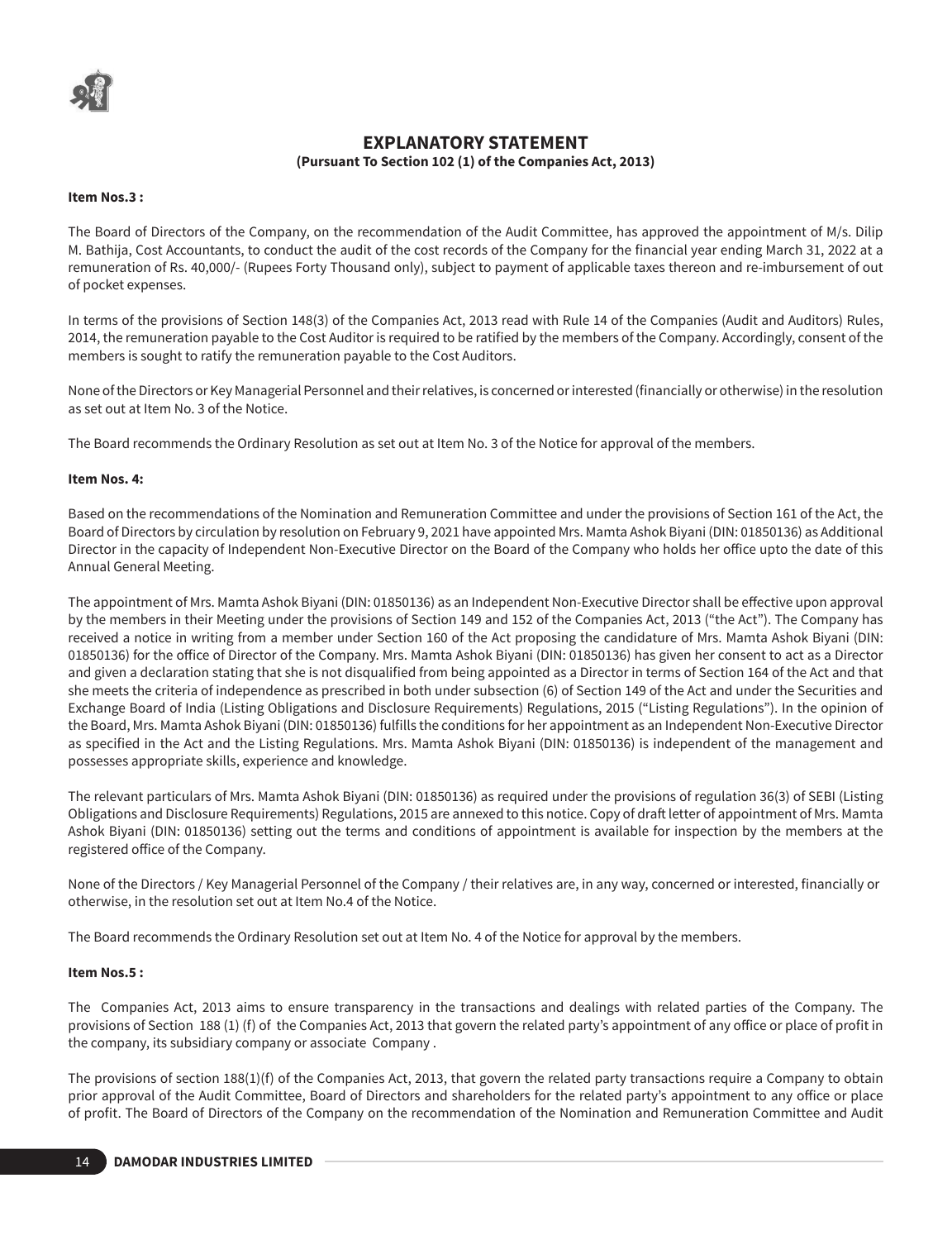

Committee, at their meeting held on June 28,2021, had approved the appointment of Mr. Aditya Biyani son of Mr. Arunkumar Biyani, (Director and Promoter of the Company), subject to approval of the Shareholders by way of an Special Resolution.

The details of the remuneration payable to Mr. Aditya Biyani is given in the resolution no. 5. As per section 188(1)(f) of the Companies Act, 2013, your Directors recommend the resolution for your approval.

Mr. Aditya Biyani & his relatives are interested in this item of business to the extent of their shareholding. Except this, none of the Directors or KMP or their relatives of Directors and KMP, are in any way concerned with or interested financially or otherwise in the resolution at item no. 5 of the accompanying notice.

The Board recommends the Special Resolution set out at Item No. 5 of the Notice for approval by the members.

#### **Item Nos.6 :**

The Companies Act, 2013 aims to ensure transparency in the transactions and dealings with related parties of the Company. The provisions of Section 188 (1) (f) of the Companies Act, 2013 that govern the related party's appointment of any office or place of profit in the company, its subsidiary company or associate Company .

The provisions of section 188(1)(f) of the Companies Act, 2013, that govern the related party transactions require a Company to obtain prior approval of the Audit Committee, Board of Directors and shareholders for the related party's appointment to any office or place of profit. The Board of Directors of the Company on the recommendation of the Nomination and Remuneration Committee and Audit Committee, at their meeting held on June 28,2021, had approved the appointment of Mr. Aman Biyani son of Mr. Arunkumar Biyani, (Director and Promoter of the Company), subject to approval of the Shareholders by way of an Special Resolution.

The details of the remuneration payable to Mr. Aman Biyani is given in the resolution no. 6. As per section 188(1)(f) of the Companies Act, 2013, your Directors recommend the resolution for your approval.

Mr. Aman Biyani & his relatives are interested in this item of business to the extent of their shareholding. Except this, none of the Directors or KMP or their relatives of Directors and KMP, are in any way concerned with or interested financially or otherwise in the resolution at item no. 6 of the accompanying notice.

The Board recommends the Special Resolution set out at Item No. 6 of the Notice for approval by the members.

#### **Item No. 7:**

The Company is engaged in the business as Manufacturing of Various types of Yarn. The Company enters into related party transaction(s) with various related parties for purchase/sale of goods and services, deposit, lease rental and service charges, purchase and sale of capital goods and other services. All the related party transaction(s) were entered or to be entered into are at arms' length basis and in the ordinary course of business, in line with the Company's Policy on Related Party Transactions as approved by the Audit Committee and the Board of Directors of the Company.

The aforementioned transactions are likely to exceed the threshold limits provided in Rule 15 (3) of the Companies (Meetings of the Board and its Powers) Rules, 2014 ['Rules'] under the respective category of related party transactions.

Further the approval of Members is required, if as per the applicable provisions of Act read with relevant rules framed thereunder, the amount of transaction exceed the threshold limit as provided therein and/or if as per Regulation 23 of Listing Regulations, the transaction(s) to be entered into individually or taken together with previous transactions during a financial year, exceeds ten percent of the annual consolidated turnover of the Company.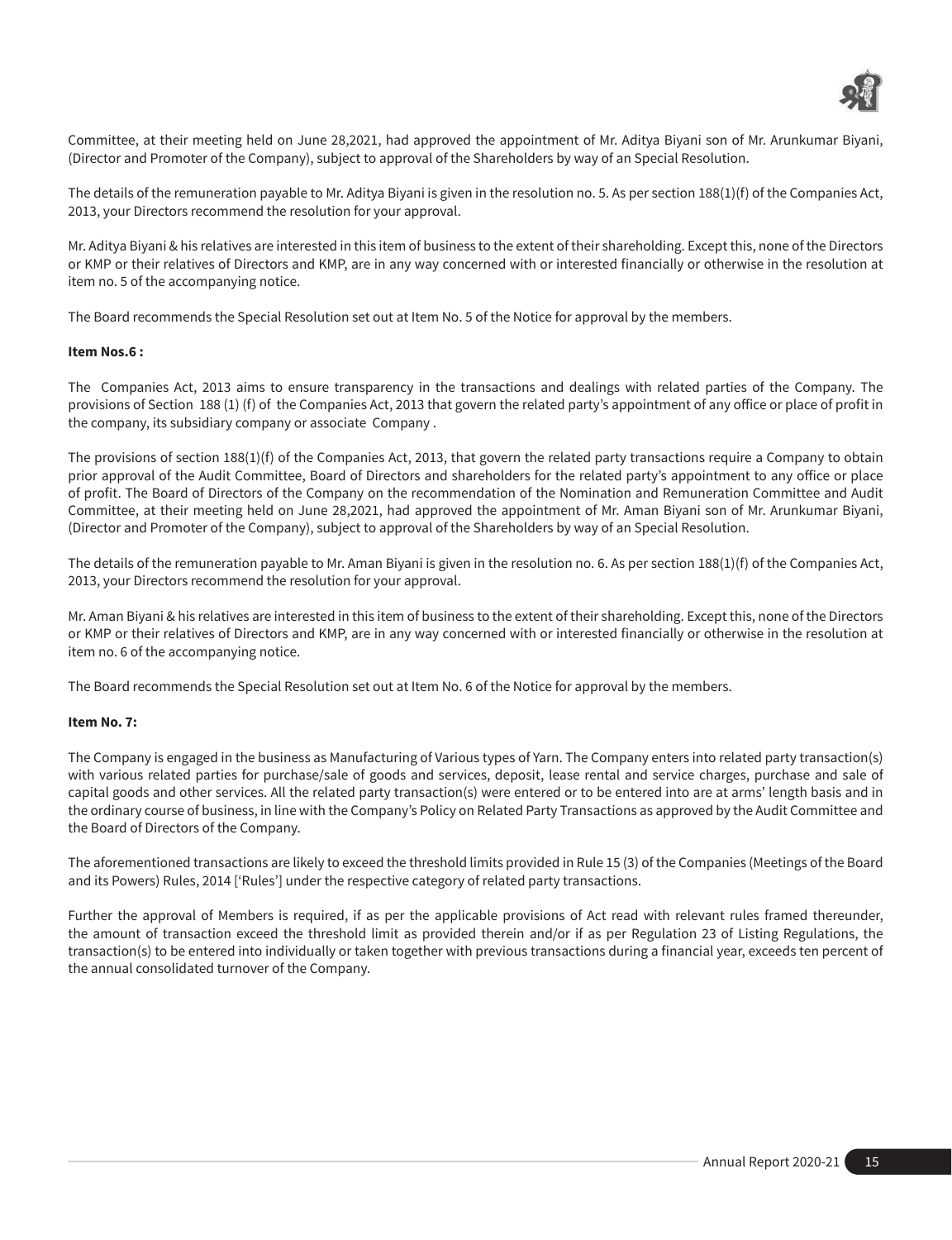

Accordingly, the approval of Members is sought for following transactions. In terms of provisions of Companies (Meetings of the Board and its Powers) Rules, 2014 as amended, the details in relation to related party transaction(s) are as under:

In terms of Explanation (3) appended to Rule 15 (3) of the said Rules, the under-noted information is of relevance:

| Sl.<br>No. | <b>Name of Related Parties</b>                                                                                                                                                                                                                                                                                                                                           | <b>Nature of Trans- actions</b>        | <b>Estimated</b><br><b>Amount</b> | Material Terms/Particulars<br>of<br>the<br>contract or arrangement                                                                                                                                     |
|------------|--------------------------------------------------------------------------------------------------------------------------------------------------------------------------------------------------------------------------------------------------------------------------------------------------------------------------------------------------------------------------|----------------------------------------|-----------------------------------|--------------------------------------------------------------------------------------------------------------------------------------------------------------------------------------------------------|
|            |                                                                                                                                                                                                                                                                                                                                                                          |                                        | (Rs. In Crores)                   |                                                                                                                                                                                                        |
| 1.         | Suam Overseas Pvt. Ltd.                                                                                                                                                                                                                                                                                                                                                  | Sale/Purchase/ Job Work                | 100.00                            | As per the terms of the respective contracts                                                                                                                                                           |
| 2.         | Shri Damodar Yarn Manufacturing<br>Pvt. Ltd.                                                                                                                                                                                                                                                                                                                             | Sale/Purchase/ Job Work                | 50.00                             | or arrangements entered into or to be<br>entered into from time to time in the<br>ordinary course of business and on an<br>arms' length basis.                                                         |
| 3.         | Damosuam Carriers Pvt. Ltd.                                                                                                                                                                                                                                                                                                                                              | <b>Transport Services</b>              | 3.00                              | $\vert$ As per the terms of the respective contracts<br>or arrangements entered into or to be<br>entered into from time to time in the<br>ordinary course of business and on an<br>arms' length basis. |
| 4.         | Arunkumar Biyani, Ajay Biyani and Interest on Loan<br>Anil D. Biyani                                                                                                                                                                                                                                                                                                     |                                        |                                   | 5.00 Interest at rates not more than the rates<br>prevailing in the market for similar loans.                                                                                                          |
| 5.         | Aditya Biyani, Payal Biyani, Abhishek   Interest on Fixed Deposits<br>Biyani, Radhika Biyani Aman Biyani,<br>Bhawna Biyani, Manju Biyani, Sanju<br>Biyani, Kanta Biyani, Akshay Biyani,<br>Reiya Biyani, Risha Biyani, Savitridevi<br>Damodarlal Biyani, Arunkumar Biyani-<br>HUF, Ajay Biyani- HUF, Damodarlal<br>Biyani-HUF, Kiara Biyani, Jia Biyani,<br>Yuvan Biyani |                                        |                                   | 5.00 As per Unsecured Fixed Deposit Scheme of<br>the Company.                                                                                                                                          |
| 6.         | Shri Damodar Foundation                                                                                                                                                                                                                                                                                                                                                  | Leasing/sub- lease/ rent<br>for office |                                   | 2.00 The Company has entered into as<br>agreement with respective related party<br>for leasing / subleasing / office sharing of<br>the property situated at Nani Tambadi,<br>Valsad                    |
| 7.         | RRKJ Warehouses LLP                                                                                                                                                                                                                                                                                                                                                      | Rent                                   | 2.00                              | The Company has entered into an<br>agreement with respective related party<br>for warehouse/Godown on rent.                                                                                            |
| 8.         | Adhy Yarns LLP                                                                                                                                                                                                                                                                                                                                                           | Sale/Purchase/ Job Work                |                                   | 2.00 As per the terms of the respective contracts<br>or arrangements entered into or to be<br>entered into from time to time in the<br>ordinary course of business and on an<br>arms' length basis.    |
| 9.         | Damdoar Overseas Private Limited                                                                                                                                                                                                                                                                                                                                         | Sale/Purchase/ Job Work                |                                   | 10.00 As per the terms of the respective contracts<br>or arrangements entered into or to be<br>entered into from time to time in the<br>ordinary course of business and on an<br>arms' length basis.   |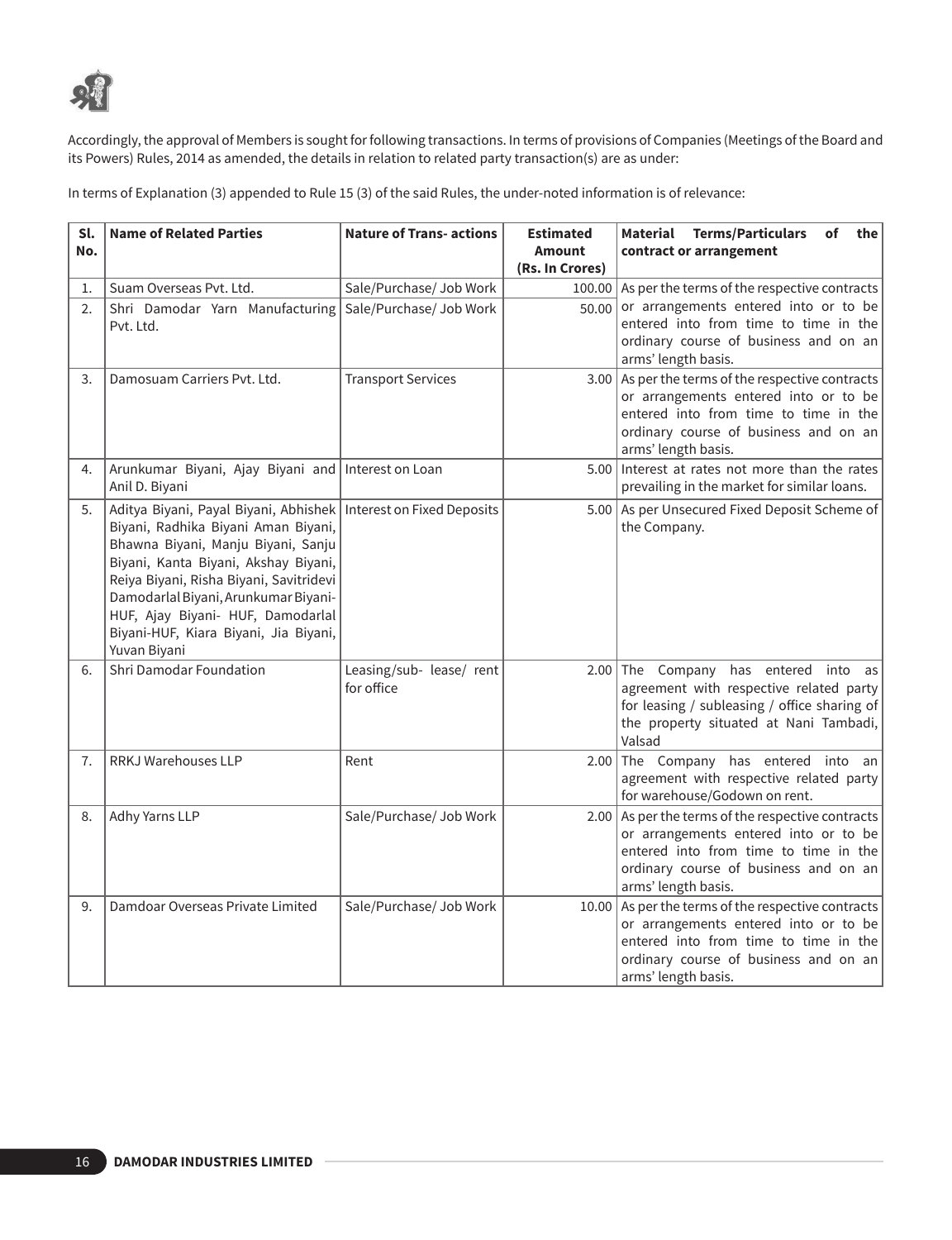

The other related information as envisaged under Companies (Meetings of Board and its Powers) Rules, 2014 and amendments thereto are furnished hereunder:

| Name of the Director or Key   Mr. Arunkumar Biyani, Mr. Ajay Biyani & Mr. Anil D. Biyani, Directors of the Company holds 3.33%, 14.92%                                                                                                                                                                                                                                                                                                                                                                                                                                                                                                                                                                                                                                                                                                                                                                                                                                               |
|--------------------------------------------------------------------------------------------------------------------------------------------------------------------------------------------------------------------------------------------------------------------------------------------------------------------------------------------------------------------------------------------------------------------------------------------------------------------------------------------------------------------------------------------------------------------------------------------------------------------------------------------------------------------------------------------------------------------------------------------------------------------------------------------------------------------------------------------------------------------------------------------------------------------------------------------------------------------------------------|
| Managerial Personnel who is   & 22% shares respectively of Suam Overseas Pvt. Ltd.                                                                                                                                                                                                                                                                                                                                                                                                                                                                                                                                                                                                                                                                                                                                                                                                                                                                                                   |
| Mr. Arunkumar Biyani, Mr. Ajay D. Biyani & Mr. Anil D. Biyani, Directors of the Company holds 50.00%,<br>16.25% & 12.50% shares respectively of Damosuam Carriers Pvt. Ltd.                                                                                                                                                                                                                                                                                                                                                                                                                                                                                                                                                                                                                                                                                                                                                                                                          |
| Mr. Arunkumar Biyani & Mr. Ajay D. Biyani are Directors of the Damodar Industries also Members of<br>Damodar Overseas Private Limited.                                                                                                                                                                                                                                                                                                                                                                                                                                                                                                                                                                                                                                                                                                                                                                                                                                               |
| Mr. Arunkumar Biyani, Mr. Ajay D. Biyani & Mr. Anil D. Biyani, Directors of the Company are Trustee of the<br>Damodar Foundation.                                                                                                                                                                                                                                                                                                                                                                                                                                                                                                                                                                                                                                                                                                                                                                                                                                                    |
| Mrs. Sanju Biyani wife of Mr. Anil D. Biyani, Mrs. Kanta Biyani wife of Ajay Biyani and Mrs. Manju Biyani wife<br>of Arunkumar Biyani are Designated Partners of RRKJ Warehouses LLP.                                                                                                                                                                                                                                                                                                                                                                                                                                                                                                                                                                                                                                                                                                                                                                                                |
| Mrs. Payal Biyani wife of Mr. Aditya Biyani (Son of Arunkumar Biyani), Mrs. Radhika Biyani wife of Mr.<br>Abhishek Biyani (Son of Ajay Biyani) and Bhawna Biyani (son of Arunkumar Biyani) are Designated<br>Partners of Adhy Yarns LLP                                                                                                                                                                                                                                                                                                                                                                                                                                                                                                                                                                                                                                                                                                                                              |
| Mr. Arvind Damodarlal Biyani, Director of Shri Damodar Yarn Manufacturing Pvt. Ltd. is brother of<br>Mr.Arunkumar Biyani, Mr.Ajay Biyani & Mr. Anil Biyani, directors of Damodar Industries Limited. Mr. Aditya<br>Biyani - Payal Biyani, Mr. Aman Biyani- Bhawana Biyani are sons and daughters in law of Mr. Arunkumar<br>Biyani. Mr. Abhishek Biyani- Radhika Biyani are son and daughter in law of Mr. Ajay Biyani. Smt. Manju<br>Biyani, Smt. Kanta Biyani and Smt. Sanju Biyani are respective wives of Mr. Arunkumar Biyani, Mr. Ajay<br>Biyani and Mr. Anil D. Biyani. Mr. Akshay Biyani is Son of Mr. Anil D. Biyani. Mrs. Savitridevi Biyani is mother<br>of Mr. Aurnkumar Biyani, Mr. Anil D. Biyani, Mr. Ajay Biyani, Directors of the Company. Ms. Reiya and Ms.<br>Risha Biyani are Daughters of Mr. Aman Biyani. Ms. Kaira Biyani is daughter of Mr. Aditya Biyani, Ms. Jia is<br>daughter of Mr. Abhishek Biyani and Mr. Yuvan Biyani is son of Mr. Aman Biyani son. |
| information The transaction have been reviewed and approved by the Audit Committee /Board and an arms' length                                                                                                                                                                                                                                                                                                                                                                                                                                                                                                                                                                                                                                                                                                                                                                                                                                                                        |
| relevant or important for the<br>price has been established.                                                                                                                                                                                                                                                                                                                                                                                                                                                                                                                                                                                                                                                                                                                                                                                                                                                                                                                         |
| members to take a decision                                                                                                                                                                                                                                                                                                                                                                                                                                                                                                                                                                                                                                                                                                                                                                                                                                                                                                                                                           |
| The above contracts / arrangements / transactions were approved by Board of Directors at their meeting<br>held on June 28,2021.                                                                                                                                                                                                                                                                                                                                                                                                                                                                                                                                                                                                                                                                                                                                                                                                                                                      |
|                                                                                                                                                                                                                                                                                                                                                                                                                                                                                                                                                                                                                                                                                                                                                                                                                                                                                                                                                                                      |

The annual value of the transactions proposed is estimated on the basis of the Company's current transactions and future business projections.

Pursuant to Regulation 23 of SEBI Listing Regulations, all entities falling under the definition of "Related Party" shall abstain from voting in respect of the proposed resolution given in the Notice, irrespective of whether the entity is a party to the particular transaction or not.

The Board is of the opinion that the transactions of sale, purchase or supply of goods or materials, deposit, leasing of property and availing or rendering of services with related parties are in the best interest of the Company.

Save and except Mr. Arunkumar Biyani, Mr. Ajay Biyani and Mr. Anil D. Biyani Executive Directors the Company and their relatives, to the extent of their of their shareholding interest, if any, none of the other directors/key managerial personnel of the Company and their relatives is in any way, concerned or interested, financially or otherwise, in the resolution as set out at Item No.7 of the Notice.

The Board recommends the Ordinary Resolution set out at Item No. 7 of the Notice for approval by the members.

By Order of the Board of Directors For **Damodar Industries Limited**

Sd/- **Subodh Kumar Soni**  Place : Mumbai Company Secretary Company Secretary Company Secretary Company Secretary

Date : August 6, 2021